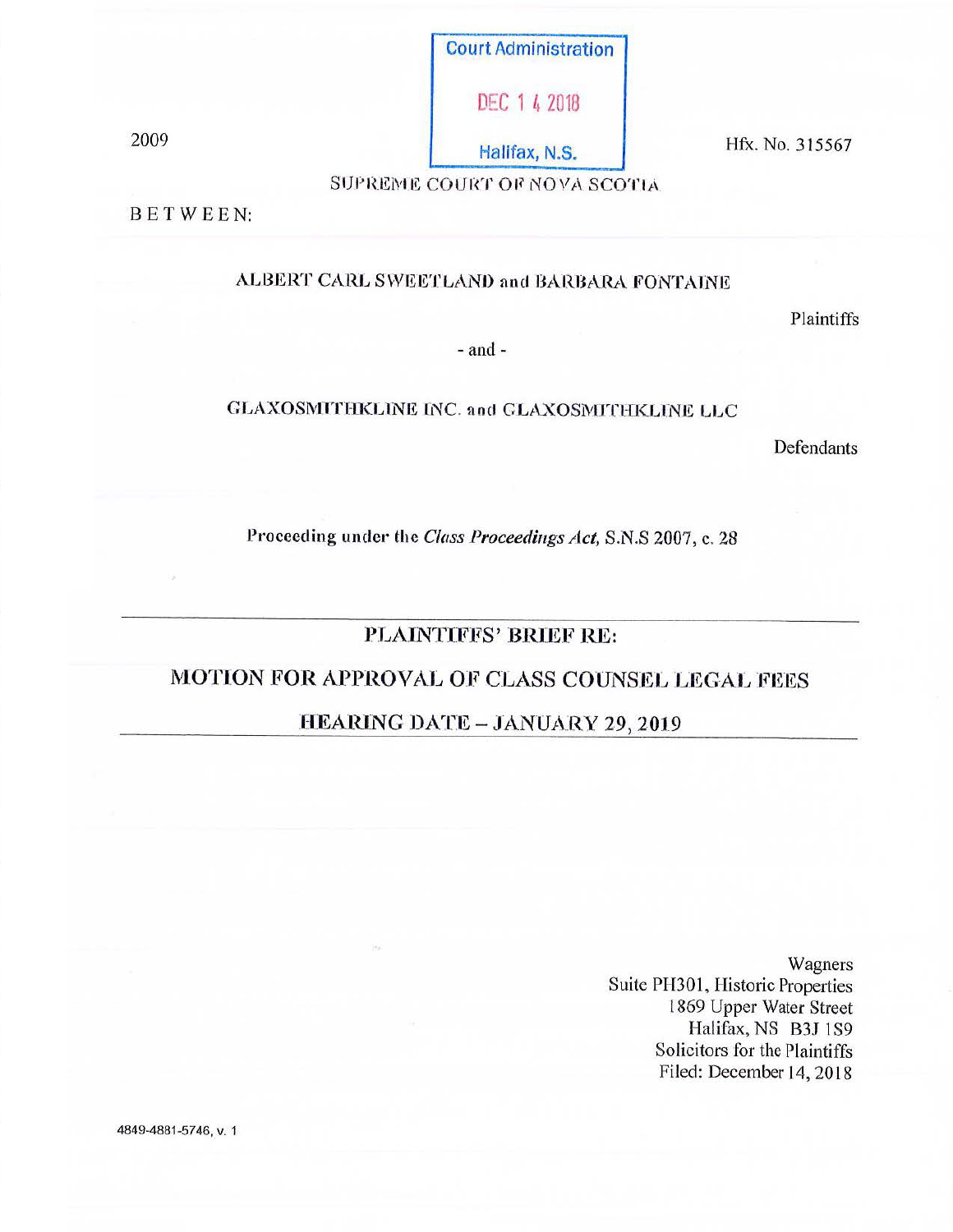| I.   |                 |                |                                                                       |  |
|------|-----------------|----------------|-----------------------------------------------------------------------|--|
| II.  |                 |                |                                                                       |  |
|      | A.              |                |                                                                       |  |
|      | <b>B.</b>       |                |                                                                       |  |
|      | $\mathcal{C}$ . |                |                                                                       |  |
|      | D.              |                |                                                                       |  |
|      | Ε.              |                |                                                                       |  |
|      | F.              |                |                                                                       |  |
|      | G.              |                |                                                                       |  |
| III. |                 |                |                                                                       |  |
| IV.  |                 |                |                                                                       |  |
|      | А.              |                |                                                                       |  |
|      | <b>B.</b>       |                |                                                                       |  |
|      |                 | $\mathbf{i}$ . |                                                                       |  |
|      |                 | ii.            |                                                                       |  |
|      | C.              |                | The Multifactorial Approach Supports the Fee as Fair and Reasonable14 |  |
|      |                 | $\mathbf{i}$ . |                                                                       |  |
|      |                 | ii.            |                                                                       |  |
|      |                 | iii.           |                                                                       |  |
|      |                 | iv.            |                                                                       |  |
|      |                 | V.             | Skill, Competence, Counsel's Contribution, and Results Achieved18     |  |
|      |                 | V1.            |                                                                       |  |
|      | D.              |                |                                                                       |  |
|      | Ε.              |                |                                                                       |  |
| V.   |                 |                |                                                                       |  |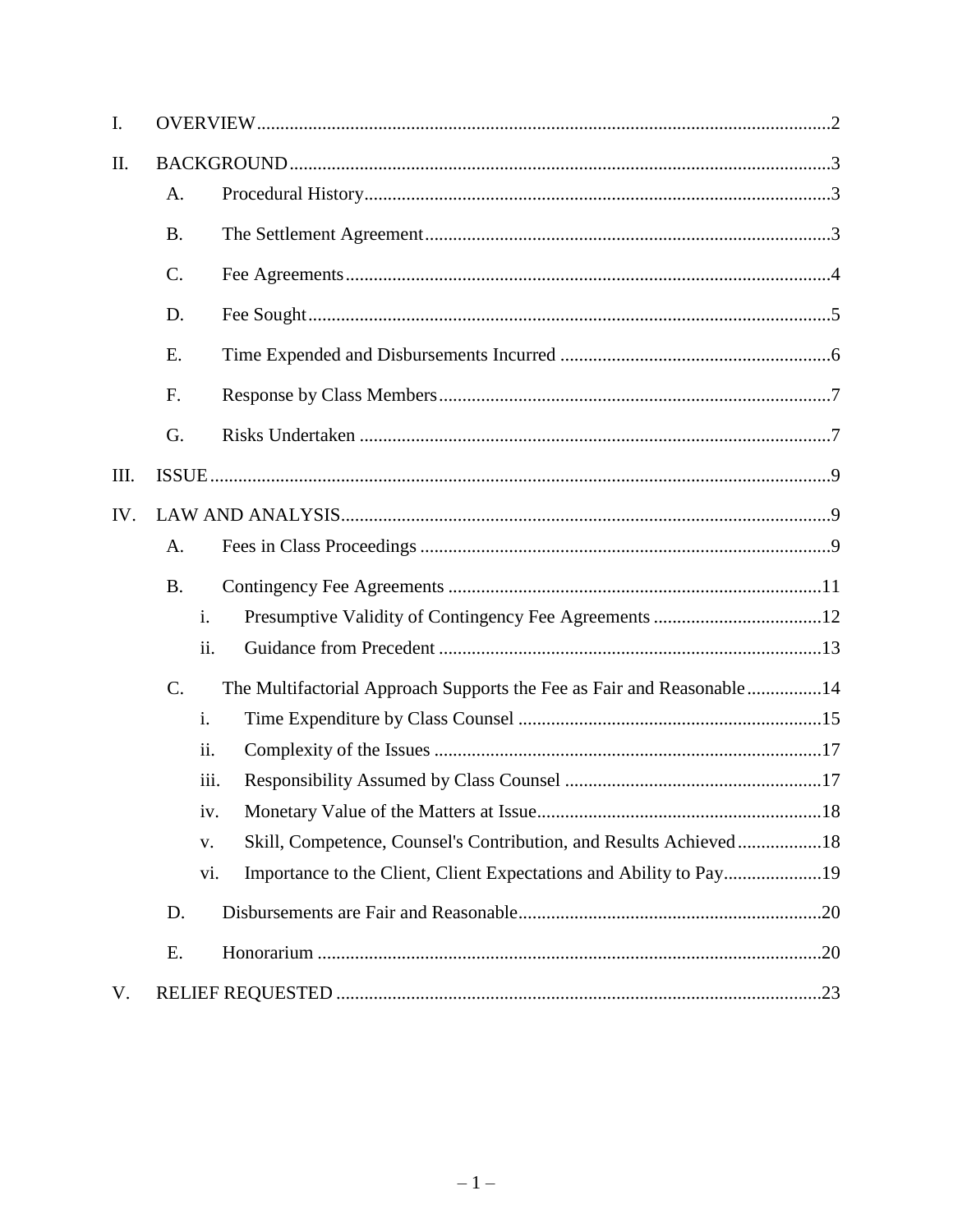#### <span id="page-2-0"></span>**I. OVERVIEW**

- 1. This is a motion for approval of legal fees and disbursements to be paid with respect to the Settlement Agreement<sup>1</sup> entered into by the parties to resolve the certified Avandia class proceeding commenced in the Supreme Court of Nova Scotia under Halifax Court File No. 315567 (the "Nova Scotia Proceeding"), as well as the related Avandia litigation listed in Exhibit "B" to the Settlement Agreement.
- 2. Under the *Class Proceedings Act* (the "Act"),<sup>2</sup> the Court is charged with the responsibility of approving contingency fee agreements and approving the class counsel fee in the settlement of a class action. The legal test for approval of fees is whether the fees sought by Class Counsel are fair and reasonable.<sup>3</sup>
- 3. In addition, Class Counsel is requesting approval of an honorarium in the amount of \$25,000.00, to be divided by the Representative Plaintiffs and plaintiffs in the Canadian Avandia litigation to acknowledge their efforts in reaching a national resolution. If approved, this will be paid from either the Settlement Payment or Class Counsel Legal Fees, at the direction of the Court.
- 4. Further, Class Counsel is requesting that this Court order a cap of fifteen percent of any individual award on the legal fee to be paid by a Class Member who optionally retains a lawyer to assist him or her in submitting a claim under this Settlement Agreement.

<sup>&</sup>lt;sup>1</sup> Affidavit of Madeleine Carter, affirmed December 14, 2018 ("Settlement Approval Affidavit"), Exhibit "E". The Settlement Approval Affidavit was filed with the Court on December 14, 2018 in support of the motion seeking approval of the Settlement Agreement.

<sup>2</sup> S.N.S. 2007, c. 28, s. 41 [*Act*] (Plaintiffs' Authorities, Tab 24).

<sup>3</sup> *Gagne v. Silcorp Ltd*. (1998), 167 D.L.R. (4th) 325 (Ont. C.A.) [*Gagne*] (Plaintiffs' Authorities, Tab 8).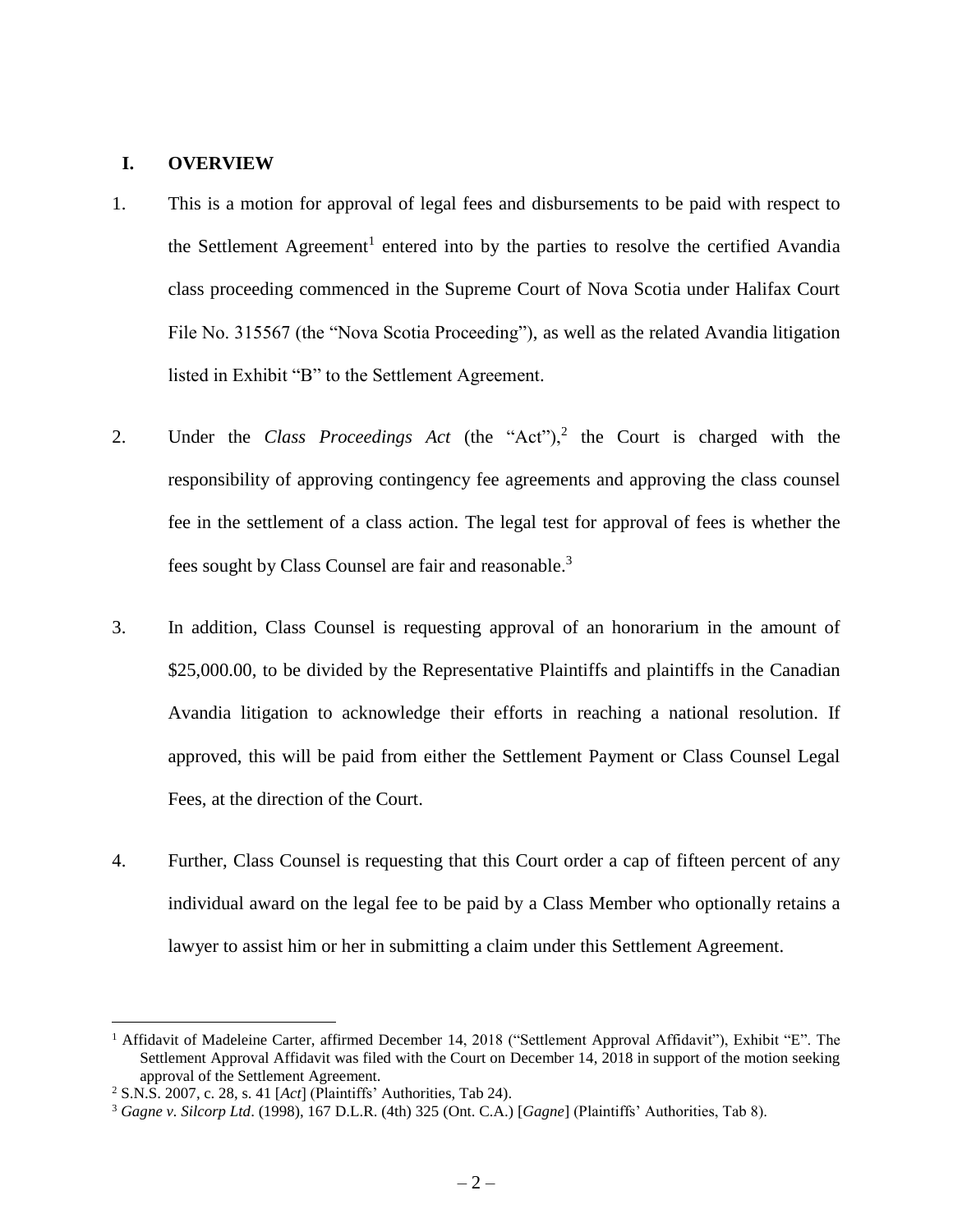5. The parallel motion to approve the Settlement Agreement is not contingent on the outcome of this motion.

#### <span id="page-3-1"></span><span id="page-3-0"></span>**II. BACKGROUND**

- A. Procedural History
- 6. The procedural history of this action and the other proposed Avandia class actions is detailed in the Plaintiffs' Settlement Approval Brief.

B. The Settlement Agreement

- <span id="page-3-2"></span>7. The terms of the Settlement Agreement are detailed in the Plaintiffs' Settlement Approval Brief.
- 8. Class Counsel have successfully negotiated a Minimum Settlement Amount of CAD \$4,116,666.67 and up to a Maximum Settlement Amount of CAD \$6,750,000.00 to resolve the within action.<sup>4</sup>
- 9. The Settlement Agreement provides a national resolution. In addition to the certified Nova Scotia Proceeding, the Settlement Agreement will also resolve the claims of plaintiffs and proposed class members in other Avandia related litigation across Canada. Under the Settlement Agreement, the parties are required to obtain orders that grant approval, recognition, dismissal and/or discontinuance, as the case may be, of the actions listed in Exhibit "B" to the Settlement Agreement, to conclude related litigation and give effect to this Settlement Agreement across Canada.<sup>5</sup>

<sup>4</sup> S. 5.1, Settlement Agreement.

<sup>5</sup> S. 3.3 and Exhibit "B", Settlement Agreement.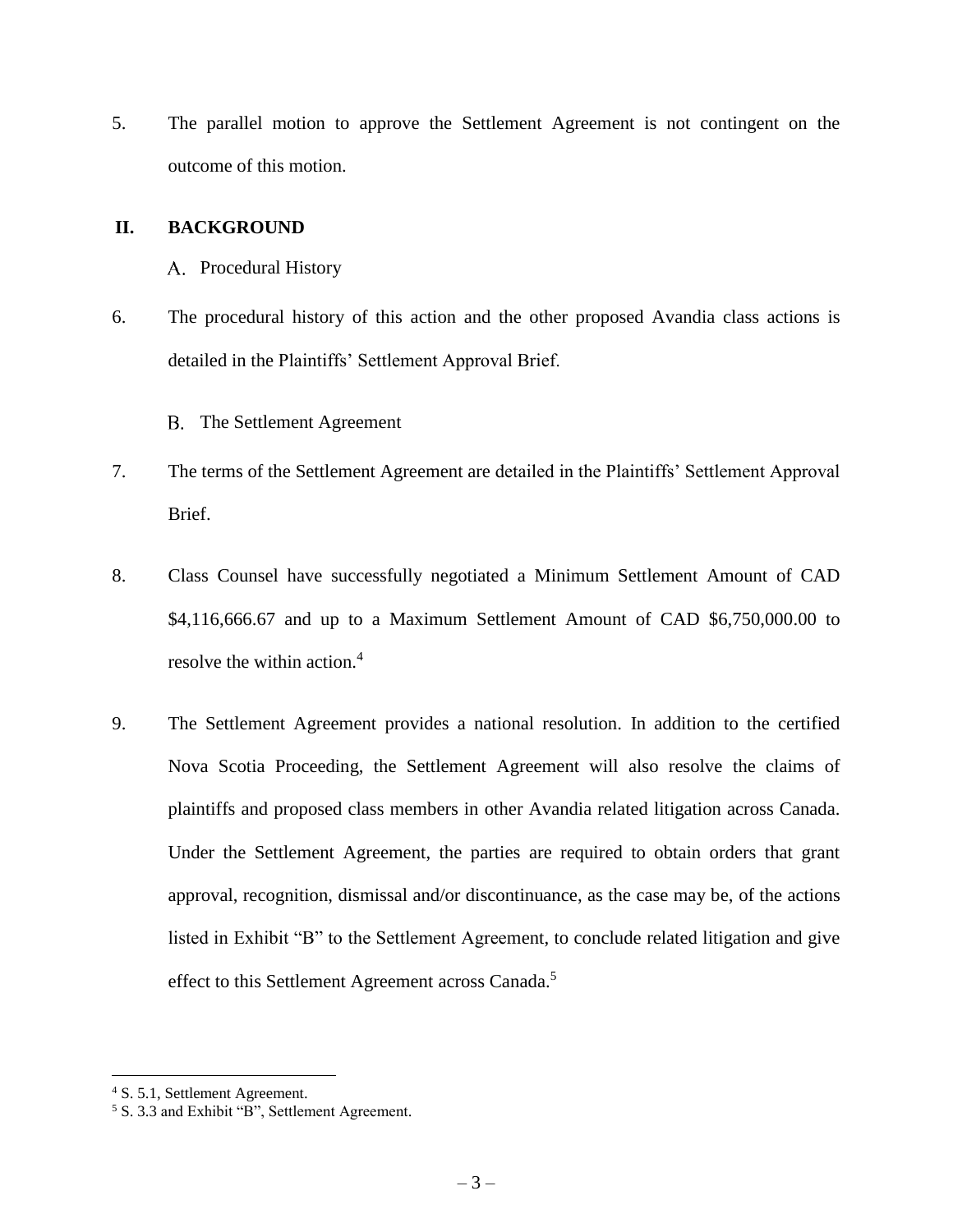- 10. Class Counsel and Related Counsel Firms will support the Defendants in seeking the necessary Dismissal Orders.<sup>6</sup>
	- C. Fee Agreements
- <span id="page-4-0"></span>11. The Representative Plaintiffs, Mr. Albert Carl Sweetland and Ms. Barbara Fontaine, entered into substantially identical contingency fee agreements ("CFAs") and indemnity agreements with Class Counsel. The terms of the CFA and indemnity agreement were explained by counsel prior to the agreements being executed.<sup>7</sup>
- 12. According to the CFAs, fees and disbursements are payable to Class Counsel only in the event the proceeding is successful, which includes a settlement benefitting one or more class members.<sup>8</sup>
- 13. The CFAs provide for legal fees of 25% of the first \$10 million, or on any part thereof, of the total value of any settlement or judgment.<sup>9</sup> The CFAs also provide that in addition to any legal fee, Class Counsel is entitled to recover from any settlement all disbursements incurred along with interest accrued on such disbursements.<sup>10</sup>
- 14. In addition, the Settlement Agreement provides that if a Class Member chooses to retain Class Counsel to submit his or her claim for compensation under the Settlement

<sup>6</sup> S. 3.4, Settlement Agreement.

<sup>7</sup> Affidavit of Madeleine Carter, affirmed December 14, 2018 ("Fee Approval Affidavit") at paras. 18-22, Exhibits "A" and "B".

<sup>&</sup>lt;sup>8</sup> *Ibid*. at para. 21, Exhibits "A" and "B".

<sup>9</sup> *Ibid*. at para. 22.

<sup>10</sup> *Ibid*., Exhibit "A" at para. 5; Exhibit "B" at para. 5.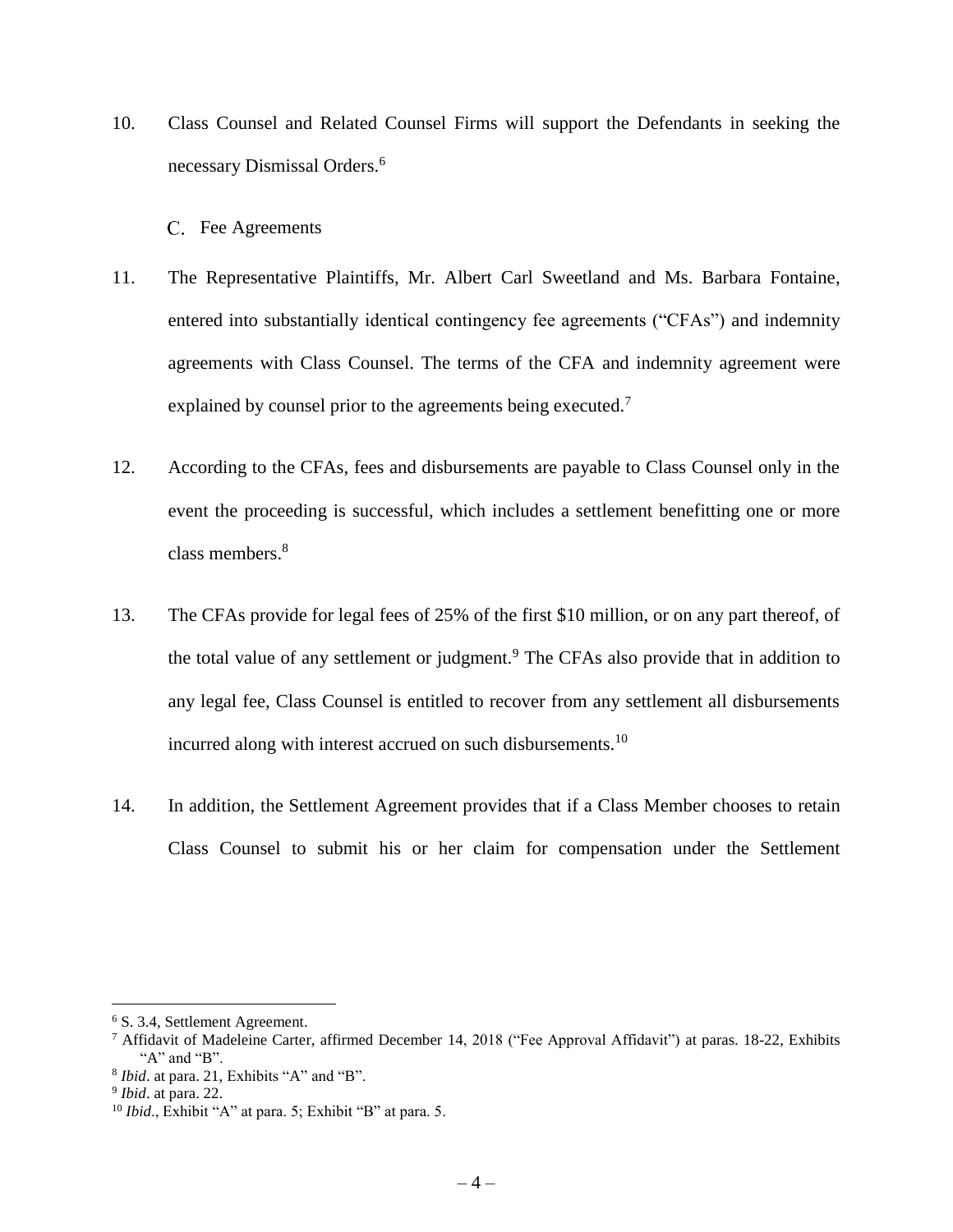Agreement, Class Counsel will cap their legal fees at fifteen percent of the amount awarded to the Class Member.<sup>11</sup>

- 15. To ensure fairness amongst Class Members, and pursuant to section 13.6 of the Settlement Agreement, Class Counsel requests that if this Court approves Class Counsel Fees, the Order provide that the legal fee payable by Class Members who retain non-Class Counsel lawyers to assist them in making their individual claims for compensation pursuant to the Settlement Agreement, including lawyers in Related Counsel Firms, be capped at fifteen percent of the amount awarded to that Class Member.
	- D. Fee Sought and Time Expended
- <span id="page-5-0"></span>16. The fee for which Class Counsel seek the approval of the Court equals 25% of the Minimum Settlement Amount, plus applicable taxes, and 25% of any additional settlement payment made pursuant to paragraph  $5.1(b)$  of the Settlement Agreement,<sup>12</sup> plus applicable taxes, in accordance with the terms of the CFA. Accordingly, Class Counsel seeks approval of legal fees of \$1,183,541.67 (\$1,029,166.67 + HST of \$154,375) (25% of the Minimum Settlement Amount, plus taxes),  $13$  and up to an additional \$757,083.33 (up to \$658,333.33, plus HST of up to \$98,749.99).<sup>14</sup>
- 17. Since the commencement of this action and up to and including December 6, 2018, Class Counsel have docketed time of \$1,538,686.50 (excluding taxes). 15

<sup>&</sup>lt;sup>11</sup> Section 13.5, Settlement Agreement.

<sup>&</sup>lt;sup>12</sup> Section 5.1(b) of the Settlement Agreement contemplates an additional payment of up to CAD\$2,633,333.33. Any additional payment will be calculated after the total number of Approved Claimants is determined by the Claims Administrator.

<sup>&</sup>lt;sup>13</sup> Fee Approval Affidavit, para.  $24(a)$ .

<sup>&</sup>lt;sup>14</sup> Fee Approval Affidavit, para. 24(b).

<sup>&</sup>lt;sup>15</sup> Fee Approval Affidavit, para. 27.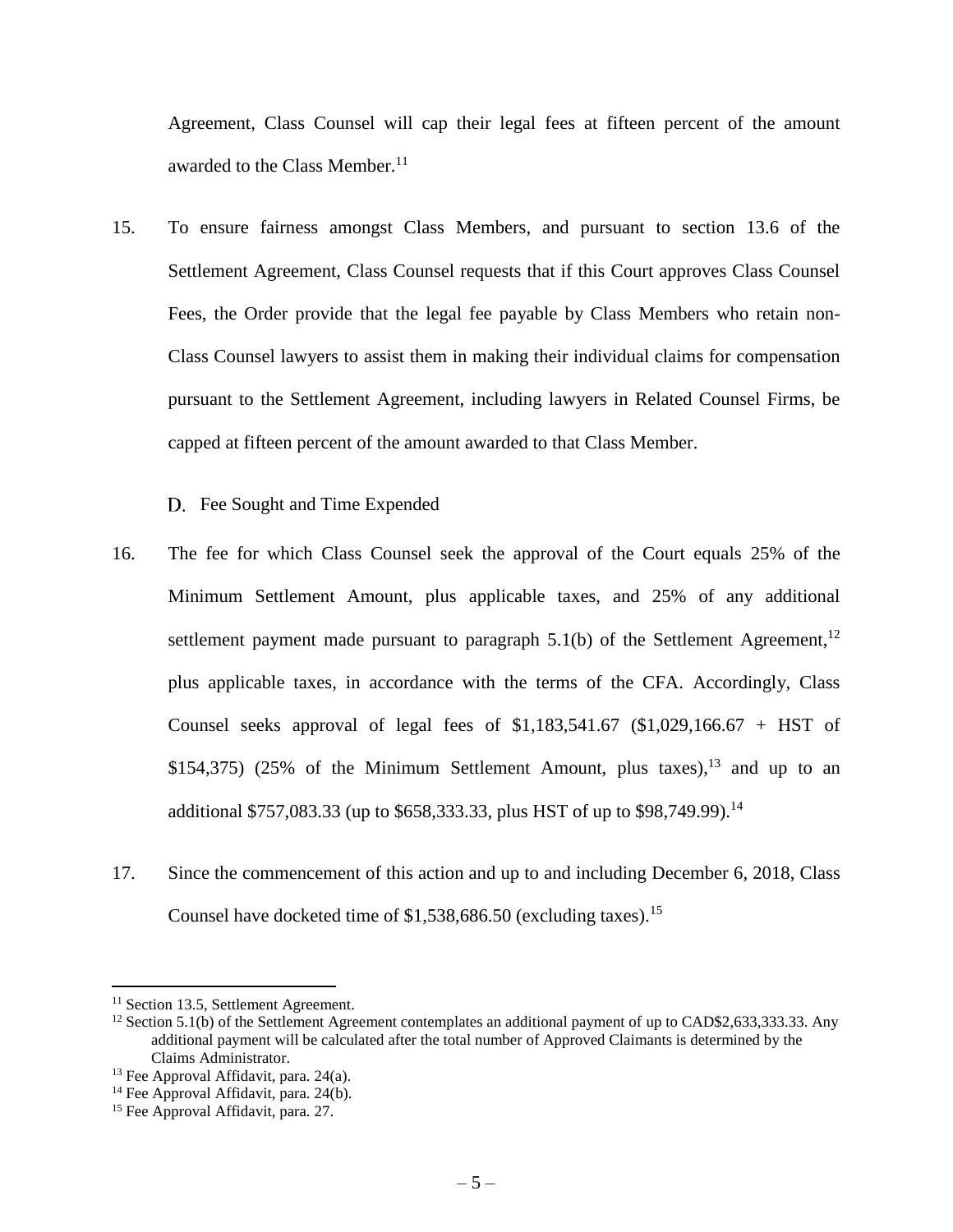- 18. Additional time and disbursements will be required to bring this matter to a conclusion. The above does not capture future efforts of Class Counsel in preparing for the upcoming approval motions on January 29, 2019, future efforts to obtain the Dismissal Orders if the Settlement Agreement is approved, future communications with Class Members and counsel for the Defendants during the claims period, or Siskinds' docketed time of \$161,374.00 working up individual claims, which ultimately assisted to facilitate the National Settlement Agreement.<sup>16</sup>
	- Disbursements Incurred
- <span id="page-6-0"></span>19. Class Counsel also seek approval of disbursements in the amount of \$131,289.39  $($118,584.03 + tax of $12,705.36).$ <sup>17</sup> The final amount for which approval will be requested, up to a maximum total of \$400,000, will be determined in advance of the motion to be heard on January 29, 2019.
- 20. The total of \$131,289.39 includes disbursements incurred by Class Counsel and Related Counsel Firms. Class Counsel is requesting that the Court also approve the disbursements incurred by Related Counsel Firms.<sup>18</sup>
- 21. McPhadden Samac Tuovi LLP has incurred \$23,536.61 in disbursements (including applicable tax). 19
- 22. Clint Docken has incurred \$1,553.83 in disbursements (including applicable tax).<sup>20</sup>

<sup>16</sup> Fee Approval Affidavit, para. 28.

<sup>&</sup>lt;sup>17</sup> Fee Approval Affidavit, paras. 25, 30-36.

<sup>&</sup>lt;sup>18</sup> Fee Approval Affidavit, para. 32.

<sup>&</sup>lt;sup>19</sup> Fee Approval Affidavit, para. 33.

<sup>20</sup> Fee Approval Affidavit, para. 34.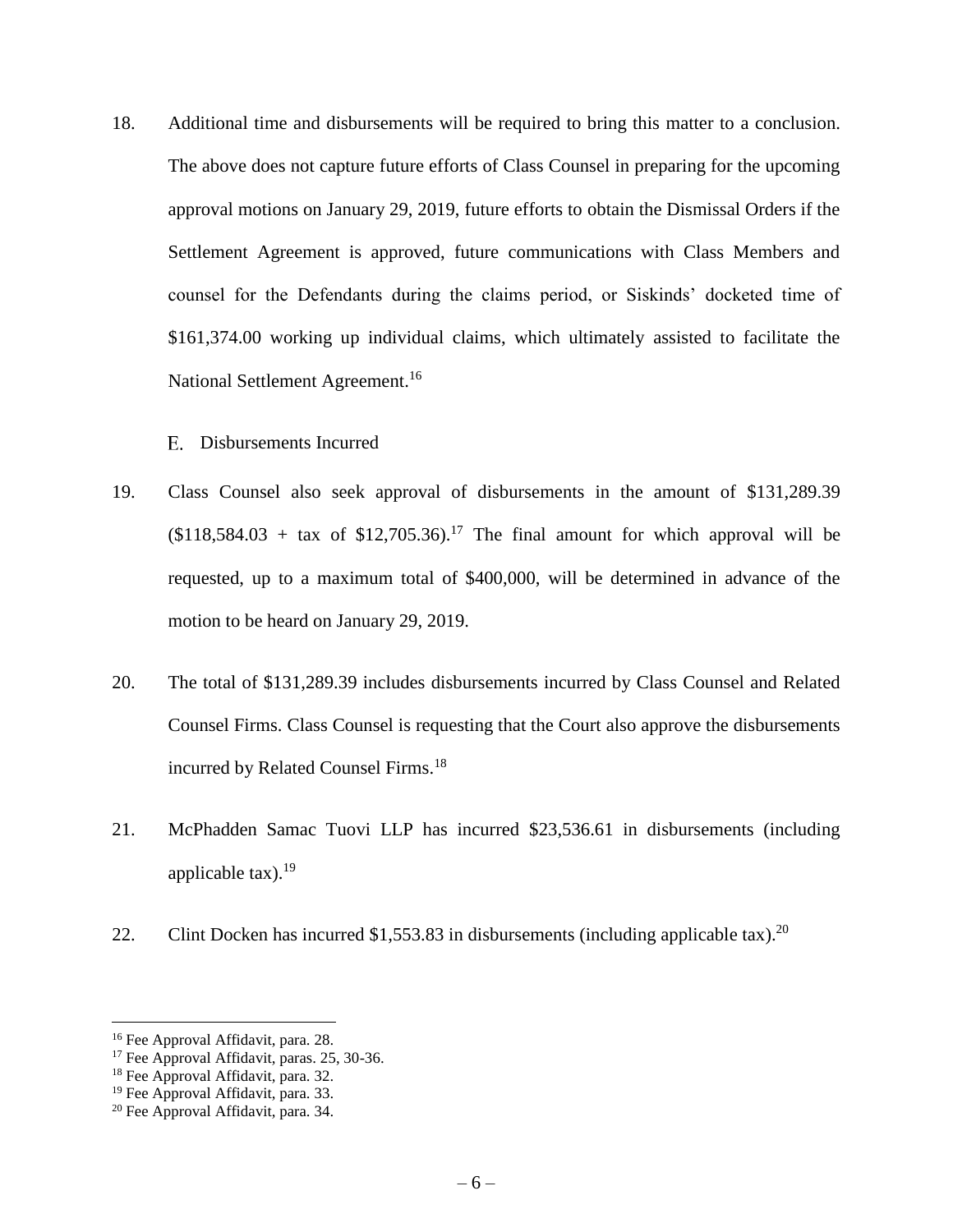- 23. Consumer Law Group has incurred \$3,420.51 in disbursements (including applicable  $\text{tax}).^{21}$ 
	- F. Response by Class Members
- <span id="page-7-0"></span>24. Class Members were provided with Notice of Certification and Settlement Approval Hearing. The Notice of Certification and Settlement Approval Hearing informed Class Members that Class Counsel would be seeking approval of legal fees of 25% of the Settlement Amount (plus taxes) and up to a maximum of \$400,000.00 for disbursements, subject to Court approval.<sup>22</sup>
- 25. The objection deadline is January 15, 2019. As of today's date, no objections have been submitted by Class Members in relation to Class Counsel Legal Fees.<sup>23</sup>
	- G. Risks Undertaken
- <span id="page-7-1"></span>26. Class Counsel agreed to pursue this action on a contingency fee basis. The CFA confirms this understanding, providing that Class Counsel will pay all expenses and would only be paid in the event of success. Class Counsel was not indemnified or protected by any third party funder from potential adverse cost awards. Class Counsel indemnified the Representative Plaintiffs from any adverse cost award, in the form of an indemnity agreement.<sup>24</sup>

<sup>21</sup> Fee Approval Affidavit, para. 35.

<sup>22</sup> Fee Approval Affidavit, para. 44.

<sup>&</sup>lt;sup>23</sup> Fee Approval Affidavit, para. 46.

<sup>&</sup>lt;sup>24</sup> Fee Approval Affidavit, para. 39.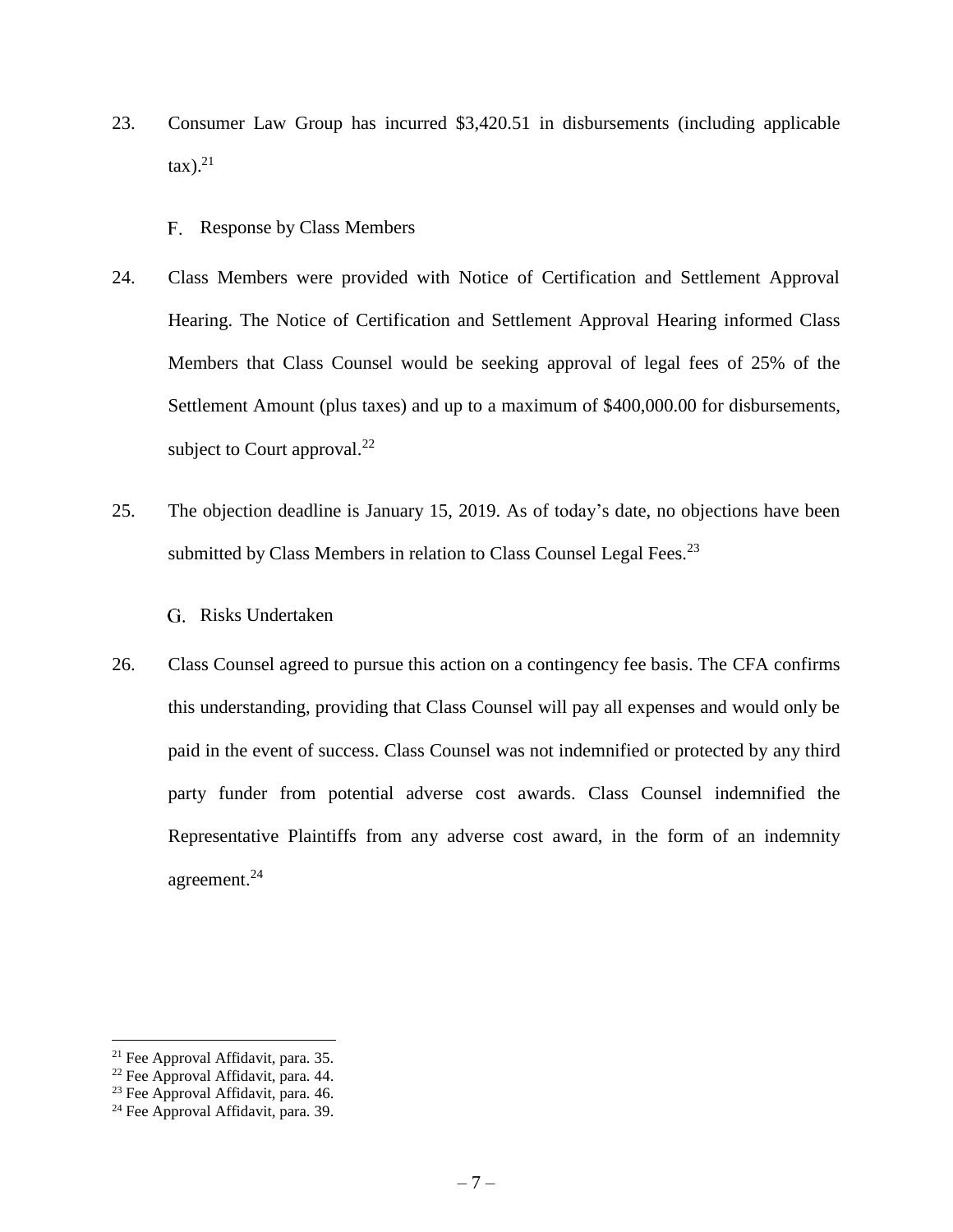- 27. Assessing litigation risks is an ongoing process. Class Counsel assess the risks at the time the litigation is commenced and as the litigation continues. In undertaking this litigation, Class Counsel were cognizant of various litigation risks, including the risk that:
	- (a) The scientific research and/or regulatory steps taken in relation to the connection between Avandia and cardiovascular harm may evolve in favour of the Defendants;
	- (b) The Court would not certify the action;
	- (c) The Court of Appeal may overturn certification;
	- (d) The Court would decide the common issues trial in favour of the Defendants;
	- (e) Even if the common issues trial was decided in favour of the Class, on individual assessments of specific causation and harm, some or all of the Class Members may not succeed in being awarded any damages; and
	- (f) A finding of any of the common issues in favour of the Class could be appealed by the Defendants.<sup>25</sup>
- 28. Many of these risks were avoided through the careful approach of Class Counsel to litigation and settlement strategy, including coordination with the Representative Plaintiffs, Class Members, Canadian and US defence counsel, and at times counsel for related actions in other provinces.<sup>26</sup>

<sup>&</sup>lt;sup>25</sup> Fee Approval Affidavit, para. 40.

<sup>&</sup>lt;sup>26</sup> Fee Approval Affidavit, para. 41.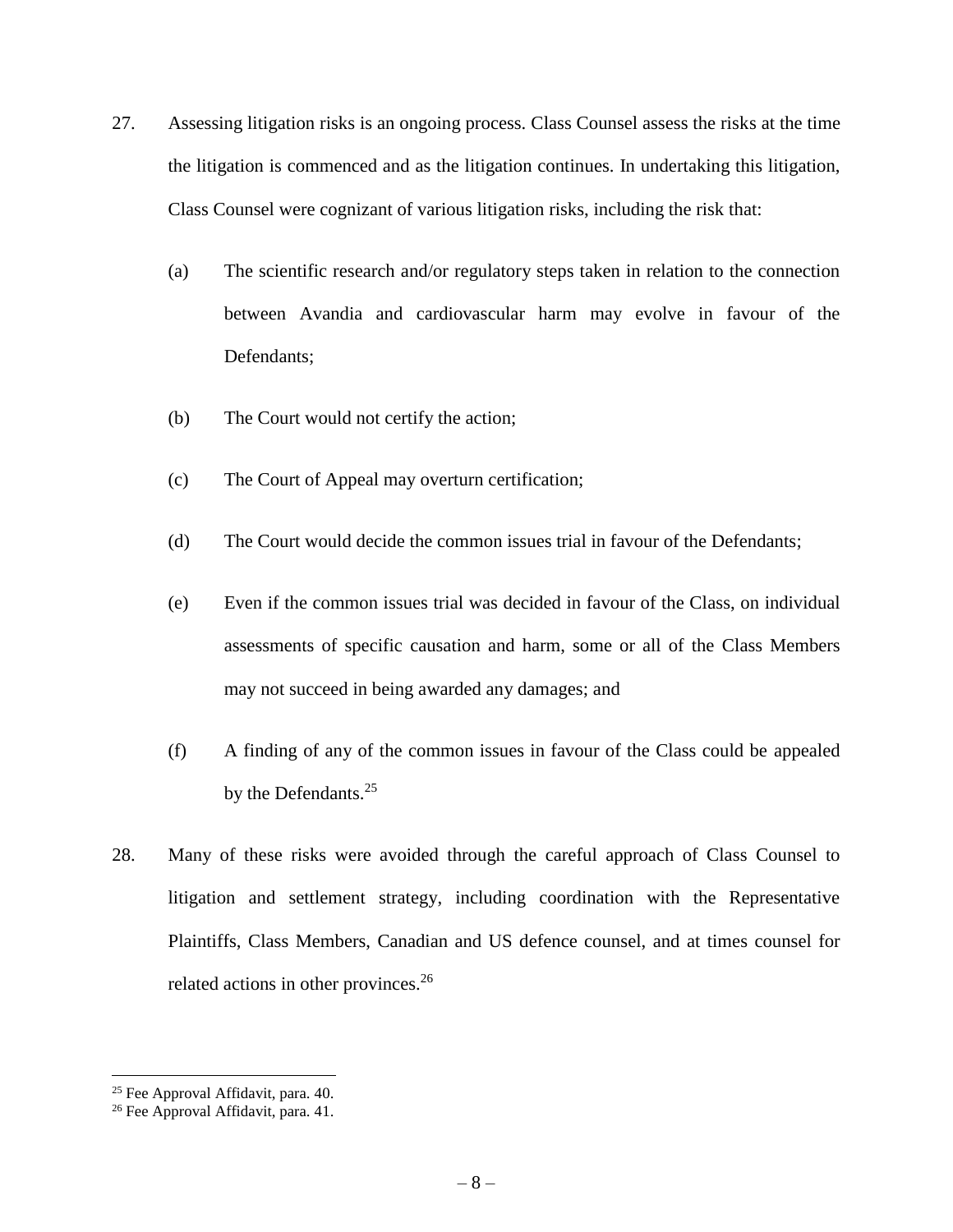- 29. As noted above, Class Counsel have invested significant time and have performed substantial legal work advancing the claims of Class Members, with no compensation to date. $27$
- 30. Class Counsel have incurred significant disbursements (at their own risk) to advance the claims without reimbursement to date.<sup>28</sup>

#### <span id="page-9-0"></span>**III. ISSUE**

31. The issue for the Court's consideration in this motion for which approval is sought is whether the fees and disbursements are fair and reasonable.

#### <span id="page-9-2"></span><span id="page-9-1"></span>**IV. LAW AND ANALYSIS**

A. Fees in Class Proceedings

- 32. The fixing of fees in a class proceeding is governed by section 41 of the Act, under which the Court may, amongst other things, approve an agreement respecting fees and disbursements, or otherwise determine the fees.
- 33. In the context of a class proceeding, a premium on fees is typically awarded to class counsel for taking on meritorious but complex and risky matters. Courts have recognized that the objectives of the Act are dependent in part upon rewarding counsel for taking on the risk inherent in litigating class proceedings.<sup>29</sup>
- 34. Class counsel fees received comment by Justice Winkler (as he then was) in *Parsons v. Canadian Red Cross Society*:

<sup>27</sup> Fee Approval Affidavit, para. 42.

<sup>28</sup> Fee Approval Affidavit, para. 43.

<sup>29</sup> *Parsons v. Canadian Red Cross*, [2000] O.J. No. 2374 at para. 13 [*Parsons*] (Plaintiffs' Authorities, Tab 16).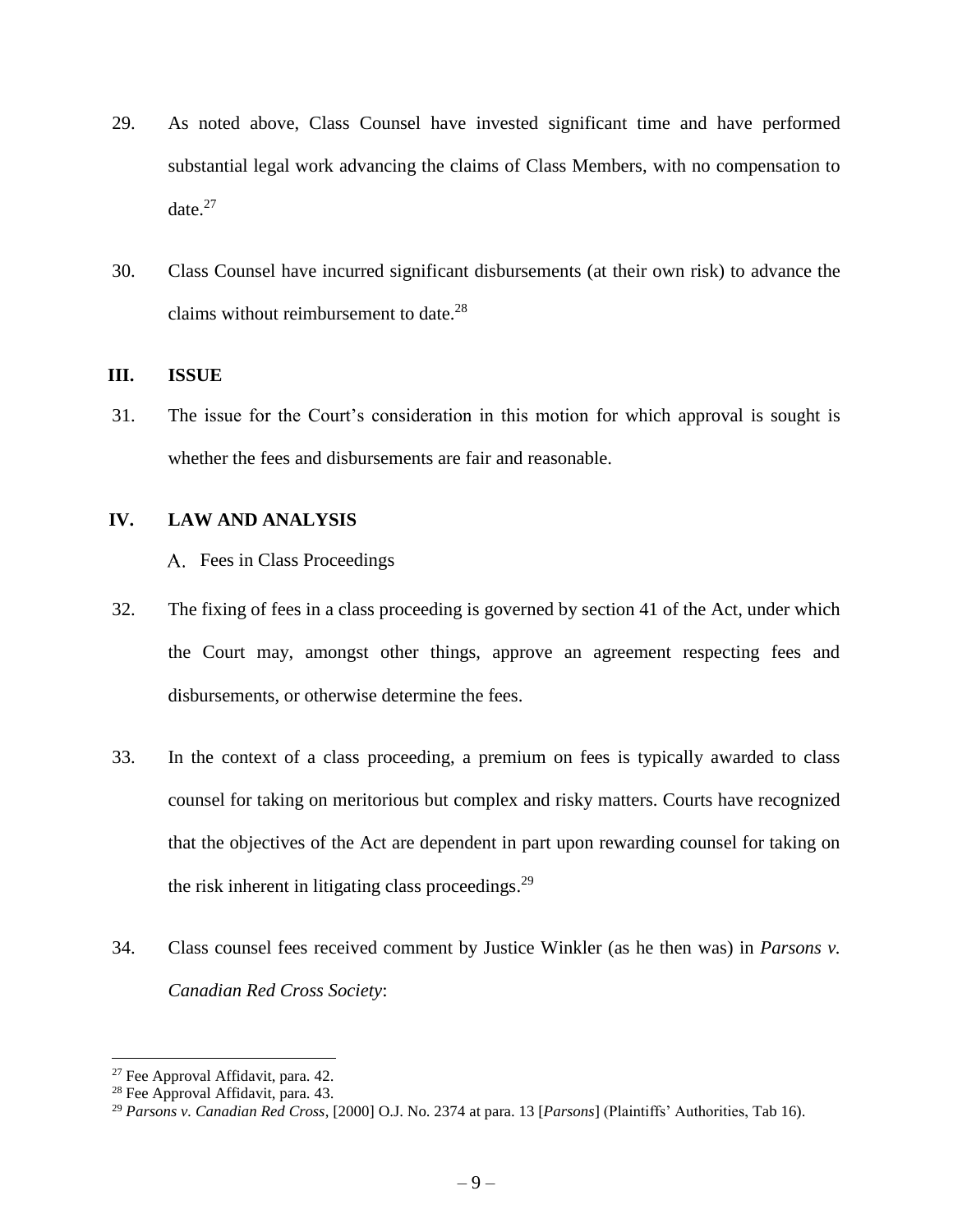The legislature has not seen fit to limit the amount of fees awarded in a class proceeding by incorporating a restrictive provision in the CPA. On the contrary, the policy of the CPA, as stated in *Gagne*, is to provide an incentive to counsel to pursue class proceedings where absent such incentive the rights of victims would not be pursued. It has long been recognized that substantial counsel fees may accompany a class proceeding.<sup>30</sup>

35. In the recent settlement and fee approval decision of *Shah v. LG Chem, Ltd*., <sup>31</sup> Justice

Perell of the Ontario Superior Court of Justice succinctly outlined the principles

applicable to assessment and approval of fees. At paras 45 to 47 he states:

[45] The fairness and reasonableness of the fee awarded in respect of class proceedings is to be determined in light of the risk undertaken by the lawyer in conducting the litigation and the degree of success or result achieved.

[46] Factors relevant in assessing the reasonableness of the fees of class counsel include: (a) the factual and legal complexities of the matters dealt with; (b) the risk undertaken, including the risk that the matter might not be certified; (c) the degree of responsibility assumed by class counsel; (d) the monetary value of the matters in issue; (e) the importance of the matter to the class; (f) the degree of skill and competence demonstrated by class counsel; (g) the results achieved; (h) the ability of the class to pay; (i) the expectations of the class as to the amount of the fees; and (j) the opportunity cost to class counsel in the expenditure of time in pursuit of the litigation and settlement.

[47] The court must consider all the factors and then ask, as a matter of judgment, whether the fee fixed by the agreement is reasonable and maintains the integrity of the profession.

36. The general test asks the Court to consider whether the fees sought by class counsel are "fair and reasonable". The analysis is not one of determining in the abstract what would be a fair and reasonable fee, but rather whether the actual fee sought is fair and reasonable. 32

<sup>30</sup> *Ibid*. at para. 56.

<sup>31</sup> 2018 ONSC 6101 (Plaintiffs' Authorities, Tab 20).

<sup>32</sup> *Elwin v. Nova Scotia Home for Colored Children*, 2014 NSSC 375 at para. 62 [*Elwin*] (Plaintiffs' Authorities, Tab 5).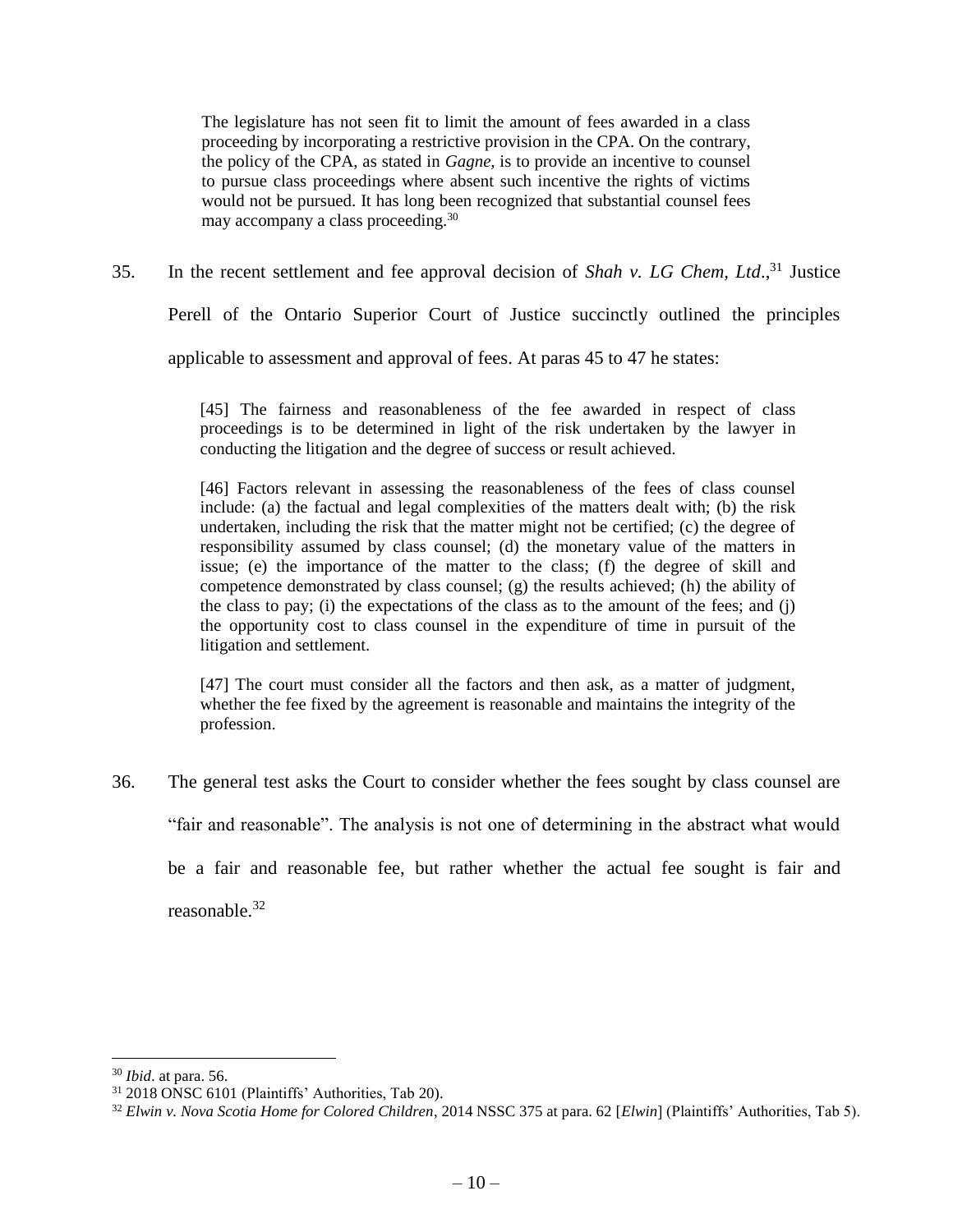B. Contingency Fee Agreements

<span id="page-11-0"></span>37. The Act gives proposed representative plaintiffs the right to enter into percentage-based fee arrangements with putative class counsel.<sup>33</sup> Such arrangements are not enforceable until they have received court approval.<sup>34</sup> Specifically, the relevant provision reads:

> 41 (1) An agreement respecting fees and disbursements between a solicitor and a representative party must be in writing and shall

(a) state the terms or conditions under which fees and disbursements are to be paid;

(b) give an estimate of the expected fee, whether or not that fee is contingent on success in the class proceeding;

(c) where interest is payable on fees or disbursements referred to in clause (a), state the manner in which the interest will be calculated; and

(d) state the method by which payment is to be made, whether by lump sum or otherwise.

- 38. The CFAs entered into between Class Counsel and the Representative Plaintiffs comply with the requirements of s. 41 of the Act and ought to be approved by the Court. They set out the terms under which fees and disbursements are payable and provide for a contingent fee dependent upon the amount obtained in resolution.<sup>35</sup>
- 39. The trend in Canada is to award fees based on a percentage basis. This places emphasis on the quality of representation and the benefit conferred on the class, rather than on an accumulation of time without regard to productivity. Justice Winkler (as he then was)

 $33$  Act, s. 41(1).

<sup>34</sup> *Ibid*., s. 41(2).

<sup>35</sup> Fee Approval Affidavit, Exhibits "A" and "B".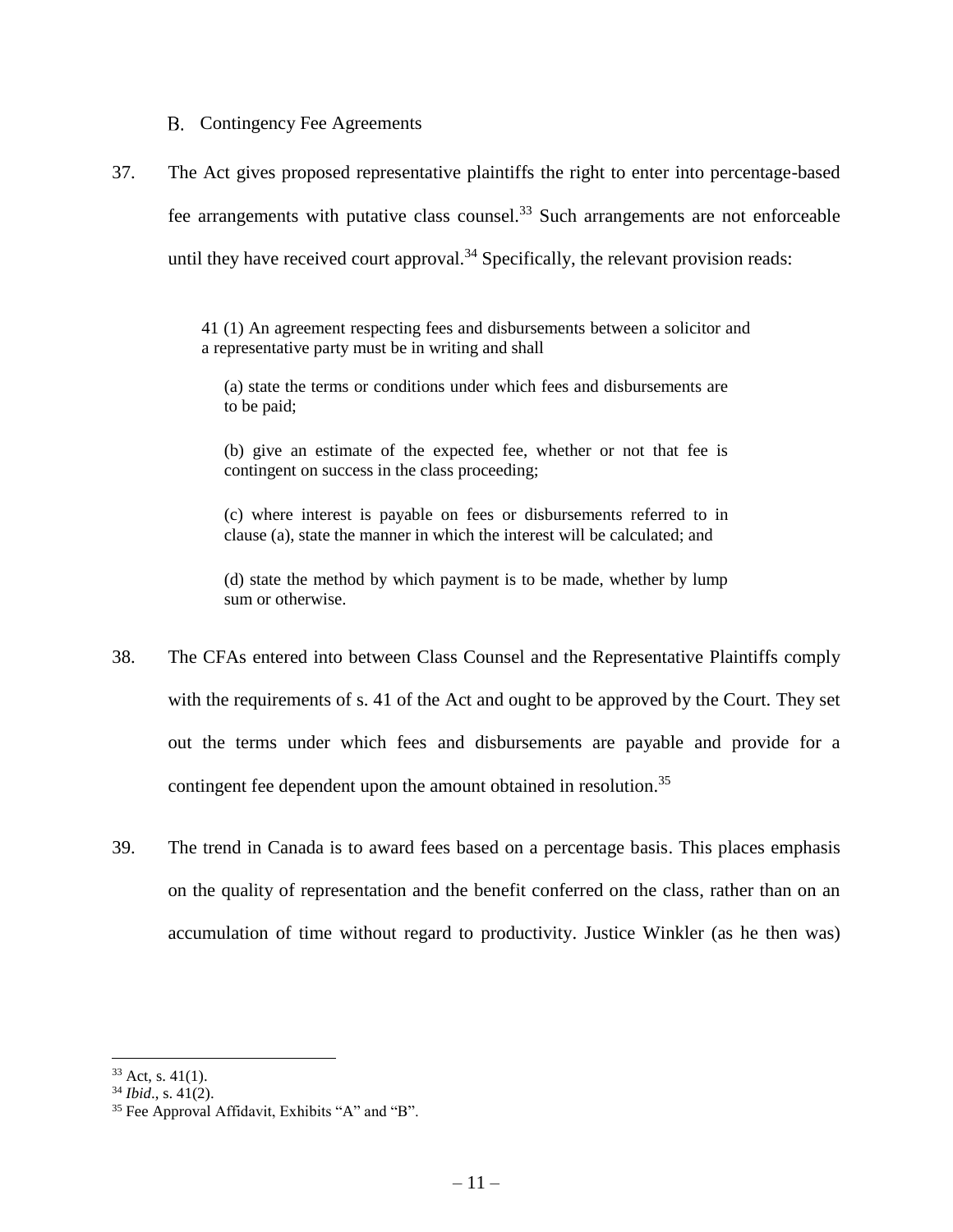addressed the benefits of a percentage-based approach in *Crown Bay Hotel Ltd.* 

*Partnership v. Zurich Indemnity Co. of Canada*: 36

A contingency fee arrangement limited to the notion of a multiple of the time spent may, depending upon the circumstances, have the effect of encouraging counsel to prolong the proceeding unnecessarily and of hindering settlement, especially in those cases where the chance of some recovery at trial seems fairly certain. On the other hand, where a percentage fee, or some other arrangement such as that in *Nantais*, is in place, such a fee arrangement encourages rather than discourages settlement. In the case before this court the settlement averted a seven to ten day trial. Fee arrangements which reward efficiency and results should not be discouraged.

#### i. Presumptive Validity of Contingency Fee Agreements

<span id="page-12-0"></span>40. Courts have been prepared to accord presumptive validity to a properly executed, fully understood fee arrangement.<sup>37</sup> This is seen as providing a measure of predictability to the approval of class counsel fees, and a recognition that other approaches place too great an emphasis on "arguably irrelevant or immeasurable metrics such as docketed time (irrelevant) or risks (immeasurable)."<sup>38</sup> As Justice Belobaba wrote in *Cannon v. Funds* 

*for Canada Foundation*: 39

Why should it matter how much actual time was spent by Class Counsel? What if the settlement was achieved as a result of "one imaginative, brilliant hour" rather than "one thousand plodding hours"? If the settlement is in the best interests of the class and the retainer agreement provided for, say, a one-third contingency fee, and was fully understood and agreed to by the representative plaintiff, why should the court be concerned about the time that was actually docketed?

[…]

<sup>36</sup> [1998] O.J. No. 1891 at para. 11 (Plaintiffs' Authorities, Tab 4); also see *Endean v. Canadian Red Cross*, [2000] B.C.J. No. 1254 at para. 74 [*Endean*] (Plaintiffs' Authorities, Tab 6).

<sup>37</sup> *Cannon v. Funds for Canada Foundation*, 2013 ONSC 7686 at para. 4 [*Cannon*] (Plaintiffs' Authorities, Tab 3); *Middlemiss v. Penn West Petroleum Ltd*., 2016 ONSC 3537 at para. 19 [*Middlemiss*] (Plaintiffs' Authorities, Tab 14); *O'Brien v. Bard Canada Inc*., 2016 ONSC 3076 at para 16 (Plaintiffs' Authorities, Tab 15).

<sup>38</sup> *Cannon*, *supra* at para. 4.

<sup>39</sup> *Ibid*. at paras. 5 – 8.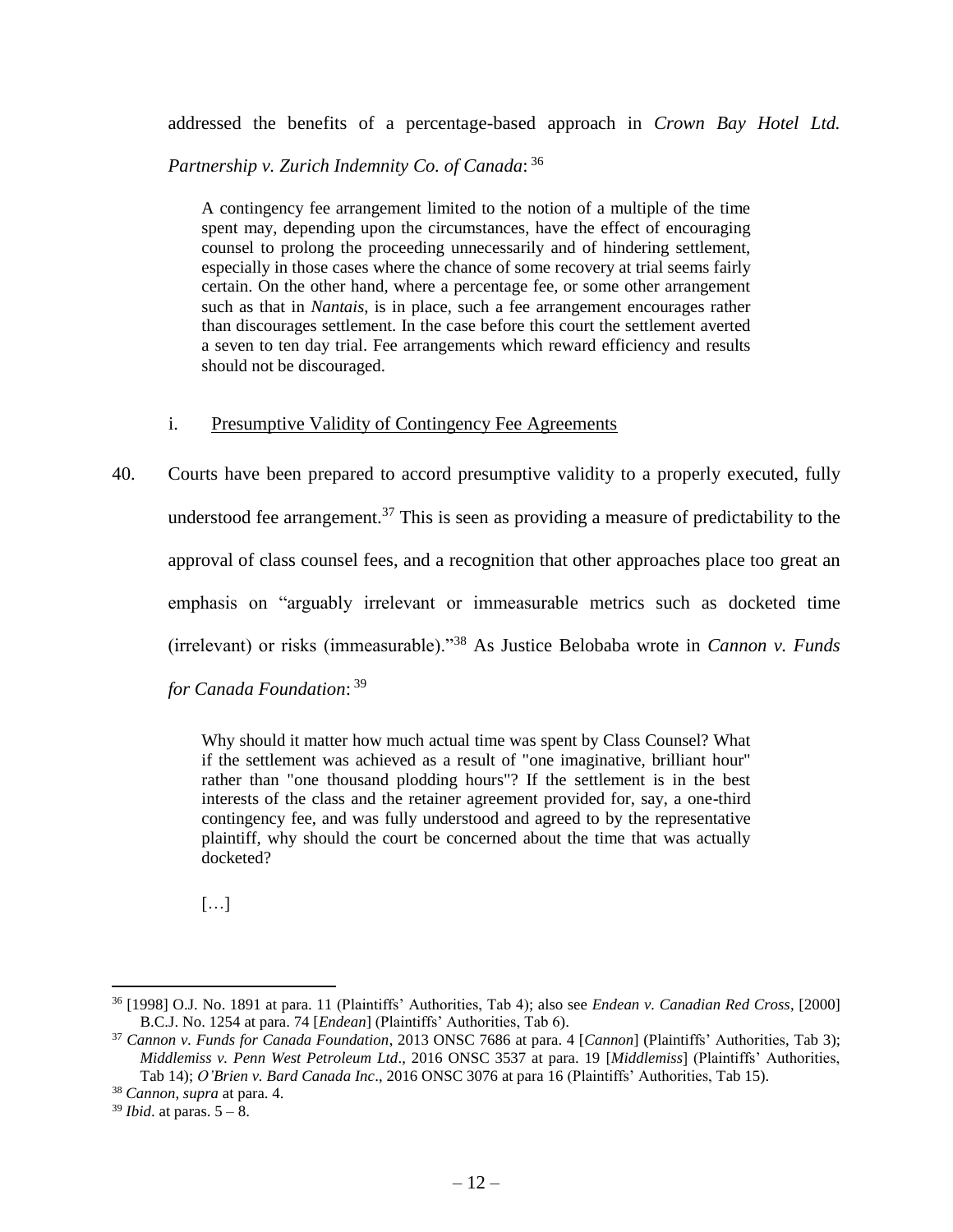In my view, it would make more sense to identify a percentage-based legal fee that would be judicially accepted as presumptively valid. This would provide a much-needed measure of predictability in the approval of Class Counsel's legal fees and would avoid all of the mind-numbing bluster about the time-value of work done or the risks incurred.

What I suggest is this: contingency fee arrangements that are fully understood and accepted by the representative plaintiffs should be presumptively valid and enforceable, whatever the amounts involved. Judicial approval will, of course, be required but the presumption of validity should only be rebutted in clear cases based on principled reasons.

41. A robust contingency compensation system has been found to appropriately reward class counsel for the wins and losses over many files and many years of litigation, and furthers the viability of class actions as a meaningful vehicle for access to justice. $40$ 

#### ii. Guidance from Precedent

- <span id="page-13-0"></span>42. The Maximum Settlement Payment is \$6,750,000, and the CFAs provide for the recovery by Class Counsel of 25% of that amount, or such lesser amount paid by the Defendants, plus disbursements and applicable HST. The requested fee percentage falls within the range of reasonableness established by the jurisprudence.<sup>41</sup>
- 43. In *Baker Estate v. Sony BMG Music (Canada) Inc.*, Justice Strathy stated that "a contingent fee retainer in the range of 20% to 30% is very common in class proceedings." 42
- 44. In *Helm v. Toronto Hydro-Electric System Ltd.*, <sup>43</sup> the Ontario Superior Court of Justice approved a percentage-based fee of 25% of the recovery, plus disbursements and taxes,

<sup>40</sup> *Sheridan Chevrolet v. Hitachi, Ltd*., 2017 ONSC 2803 at para. 16 (Plaintiffs' Authorities, Tab 21); *Middlemiss, supra* at para 19.

<sup>41</sup> Ward Branch, *Class Actions in Canada* (Toronto: Canada Law Book, 2015) at para. 7.175 [footnote 35e contains a summary of the percentage-based fees approved in other class proceedings] (Plaintiffs' Authorities, Tab 25).

<sup>42</sup> 2011 ONSC 7105 (Ont. S.C.J.) at para. 63 (Plaintiffs' Authorities, Tab 1), also cited in *Elwin,* at para. 21.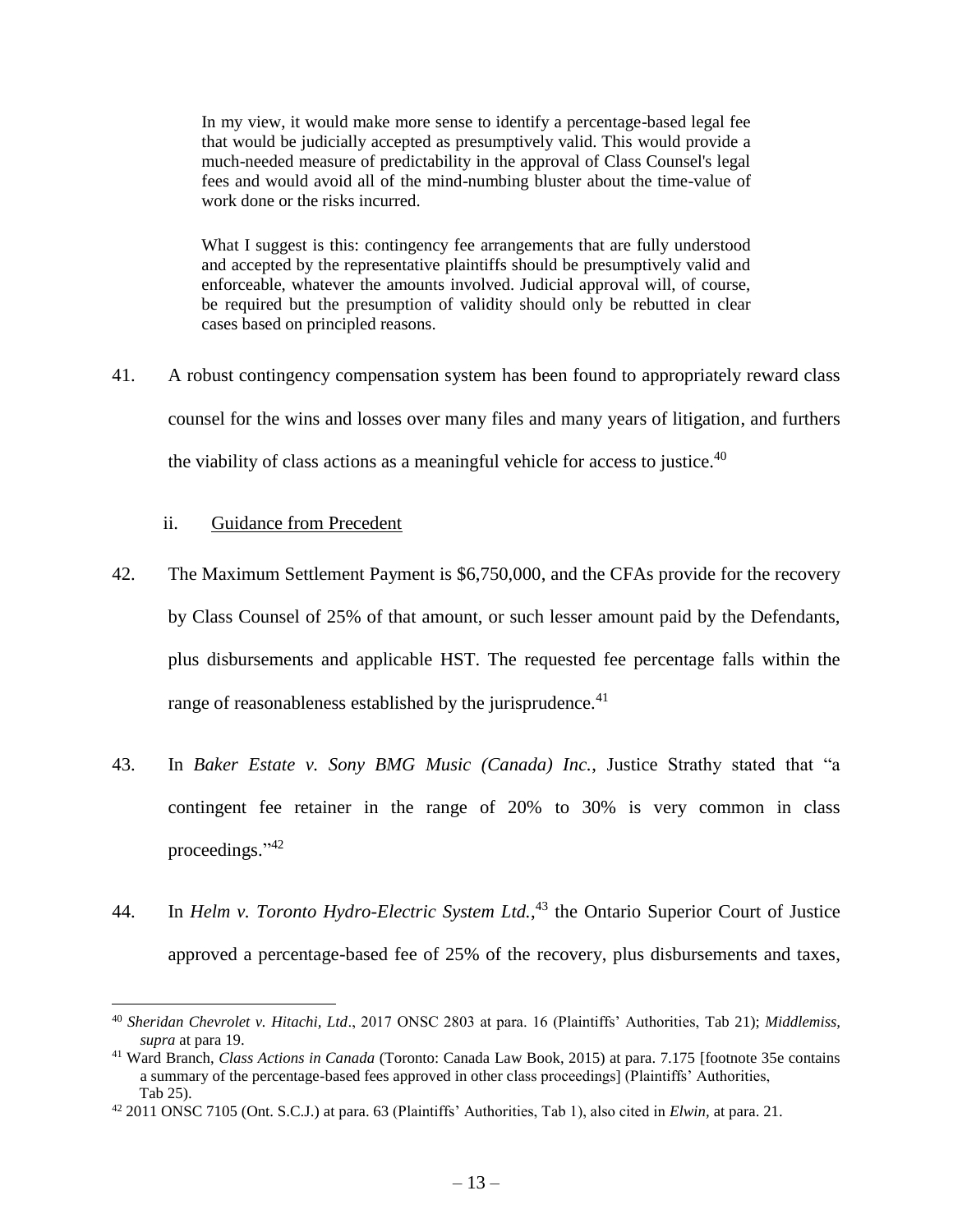finding this to be "a reasonably standard fee agreement in class proceedings litigation". Though the amount sought constituted "a significant premium over what the fee would be based on time multiplied by standard hourly rates", in approving the fee, Justice Strathy (as he then was) commented that class counsel "are serious, responsible, committed and effective" and would "likely take on some cases that they will lose, with significant financial consequences. They will take on other cases where they will not be paid for years. To my mind, they should be generously compensated when they produce excellent and timely results, as they have done here."<sup>44</sup>

- 45. In *Elwin v. Nova Scotia Home for Colored Children*, Justice LeBlanc, citing Justice Barnes in *Manuge v. R.*<sup>45</sup> noted that cases that generate a recovery of a few million dollars – as is the case here – may well justify a 25% to 30% costs award.<sup>46</sup>
- 46. A 25% fee falls within the range of what is fair and reasonable.

C. The Multifactorial Approach Supports the Fee as Fair and Reasonable

- <span id="page-14-0"></span>47. In assessing whether the contingent fee is fair and reasonable, the jurisprudence is clear: the Court is to adopt a multifactorial approach. The factors considered in making this determination are as follows:
	- (a) time expended by the solicitor;
	- (b) the legal complexity of the matters;
	- (c) the degree of responsibility and risk assumed by the solicitor;
	- (d) the monetary value of the matters at issue;

<sup>43</sup> 2012 ONSC 2602 [*Helm*] (Plaintiffs' Authorities, Tab 9).

<sup>44</sup> *Ibid*. at paras. 22, 25-26, also cited in *Elwin, supra* at para. 21.

<sup>45</sup> 2013 FC 341 [*Manuge*] (Plaintiffs' Authorities, Tab 12).

<sup>46</sup> *Elwin, supra* at para. 26.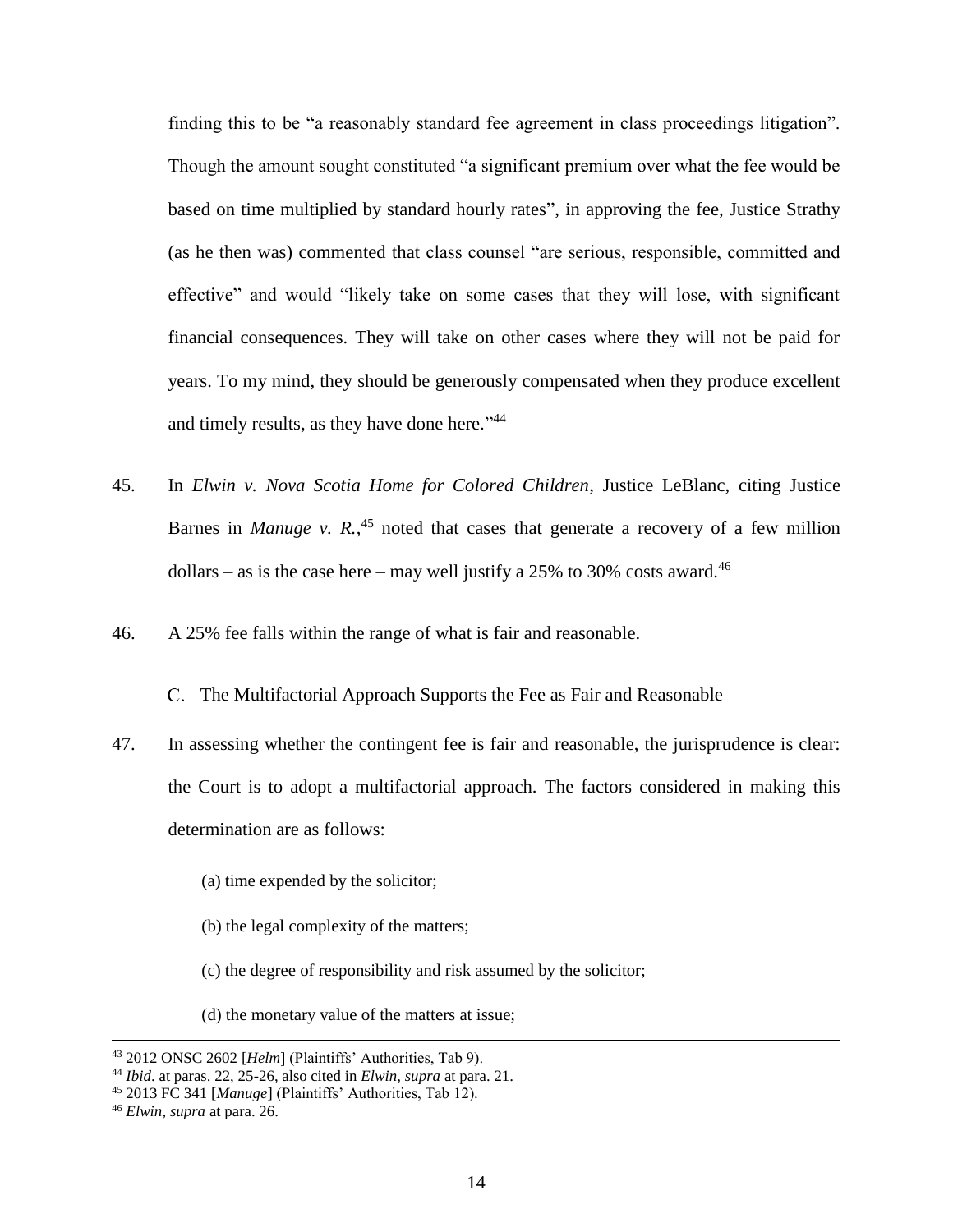(e) the importance of the matter to the client;

(f) the degree of skill and competence demonstrated by the solicitor;

(g) the results achieved and the contribution of counsel to the result;

(h) the ability of the client to pay; and

 $(i)$  the client's expectations as to the amount of the fees.<sup>47</sup>

#### i. Time Expenditure by Class Counsel

- <span id="page-15-0"></span>48. Class Counsel has been actively litigating the claims of the Class Members for over 9 years. The time was expended on a contingent basis, without assurance of payment.
- 49. Class Counsel have docketed time of \$1,538,686.50 exclusive of taxes on the file to date. This excludes future efforts of Class Counsel in preparing for the upcoming approval motions on January 29, 2019, future efforts to obtain the Dismissal Orders if the Settlement Agreement is approved, future communications with Class Members and counsel for the Defendants during the claims period, or Siskinds' docketed time of \$161,374.00 working up individual claims, which ultimately assisted to facilitate the National Settlement Agreement.
- 50. Though time expenditure by counsel is a factor to be considered in evaluating the reasonableness of fees sought to be approved, it is merely one factor; in *Elwin*, *supra*, Justice LeBlanc found that specific records of time actually spent on the file are of no

<sup>47</sup> *Ibid*. at para. 18, citing *Sparvier v. Canada (Attorney General)*, 2006 SKQB 533 at para 44 (Sask. Q.B.), affirmed at 2007 SKCA 37 (Sask. C.A.) (Plaintiffs' Authorities, Tab 23). Also see *Smith Estate v. National Money Mart Co*., 2011 ONCA 233 at para. 80 (Plaintiffs' Authorities, Tab 22).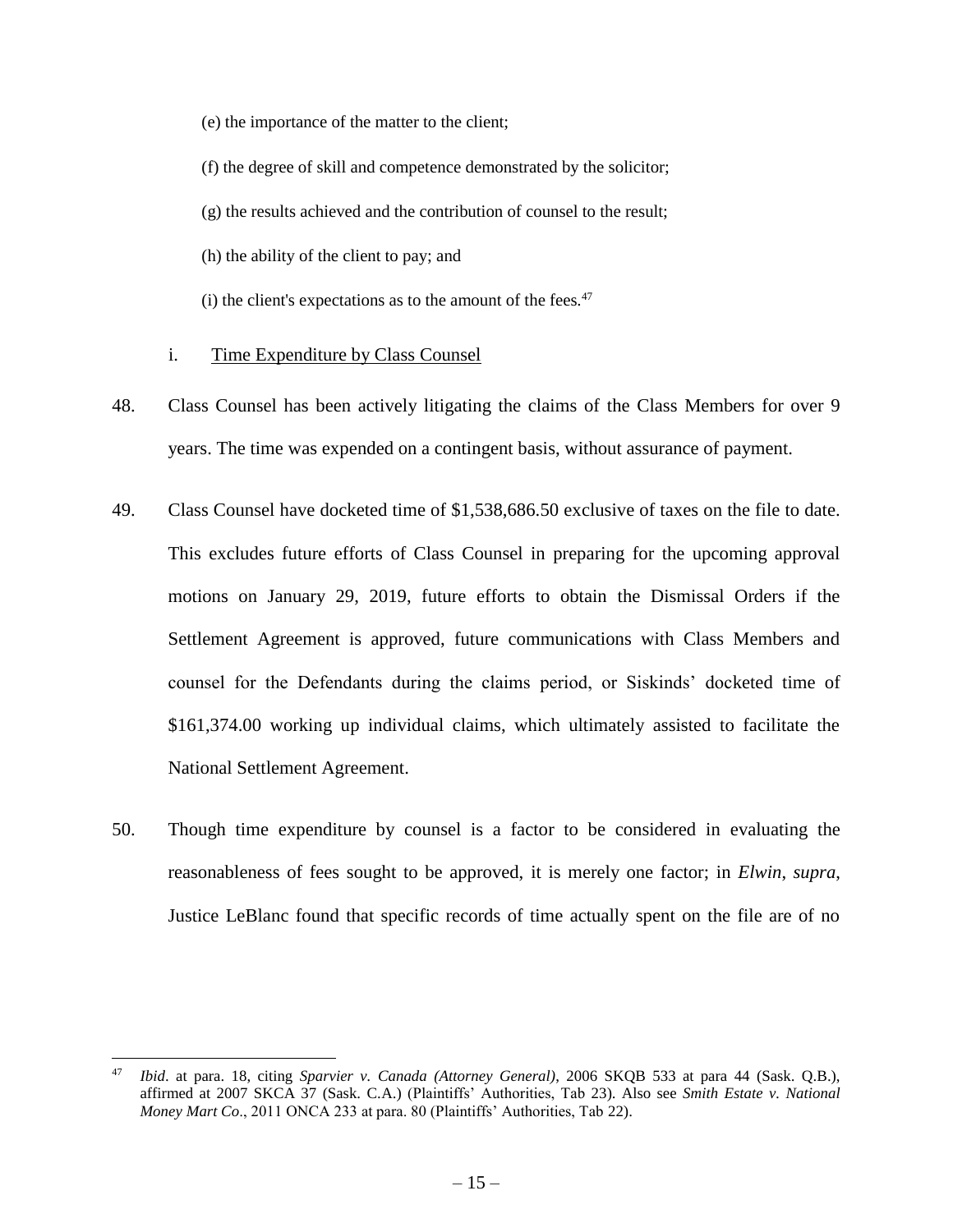more than "marginal interest" in assessing the reasonableness of a contingency fee agreement. 48

- 51. A different approach the "multiplier" approach has also been used to justify flat or contingent fees in the class action context.<sup>49</sup>
- 52. In *Elwin*, Justice LeBlanc favoured the approach to assessing reasonableness of fees advocated by Justice Barnes of the Federal Court, in *Manuge v. R*. In that case, Justice Barnes observed that applying a multiplier of 1.5 to 3.5 was "overly simplistic and largely insensitive to the factors favouring a premium recovery. The efficiency of counsel in getting to an excellent result is something to be rewarded and not discouraged by the rigid application of a multiplier to the time expended." 50
- 53. A reasonable fee should bear an appropriate relationship to the amount recovered.<sup>51</sup> Again as was stated by Justice Barnes, and subsequently cited by Justice Leblanc in *Elwin*, "[c]ases that generate a recovery of a few million dollars may well justify a 25% to  $30\%$  costs award."<sup>52</sup>
- 54. The Settlement Payment is not to exceed \$6,750,000 and provides for a Minimum Payment Amount of \$4,116,666.67. The CFAs contracted between Class Counsel and the Representative Plaintiffs provide for 25% of any settlement value recovered as legal fees. The maximum amount of legal fees that Class Counsel may recover, depending on claims

<sup>48</sup> *Elwin, supra* at paras. 51, 52.

<sup>49</sup> *Endean, supra* at paras. 74 – 76.

<sup>50</sup> *Elwin, supra* at para. 26, citing *Manuge, supra* at para. 49.

<sup>51</sup> *Endean*, *supra* at para. 80.

<sup>52</sup> *Elwin, supra* at para. 26, citing *Manuge, supra* at para. 50.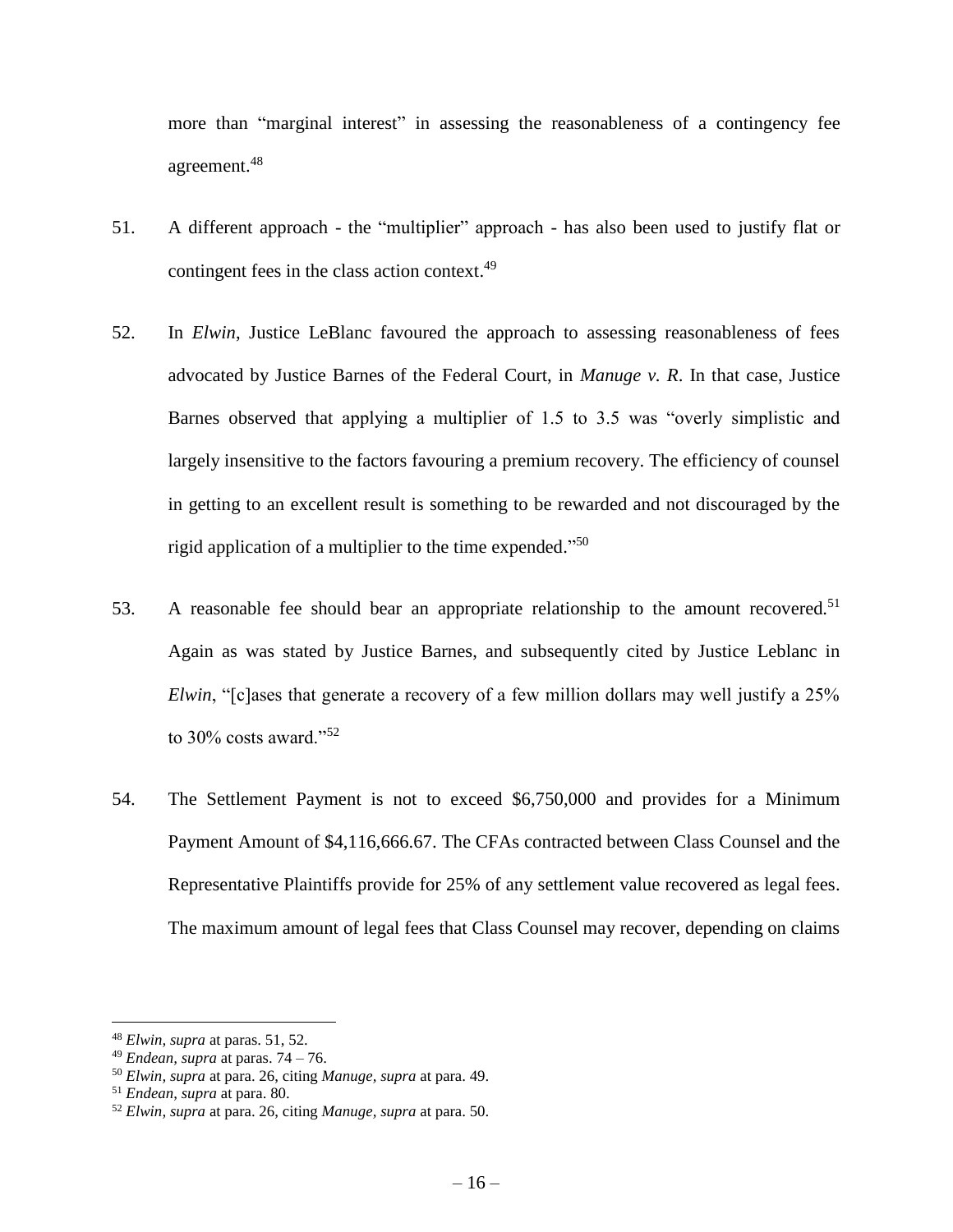filed, of \$1,687,500 plus HST bears a reasonable relationship to the amount recovered, the risks undertaken, and time expended by Class Counsel in this litigation.

#### ii. Complexity of the Issues

- <span id="page-17-0"></span>55. A pharmaceutical class action is complex litigation at all stages of the action.
- 56. The challenges faced by the Plaintiffs at certification have been articulated in the Defendants' opposition to certification, and in their appeal of the Certification Order.
- 57. Had the Defendants' appeal of certification been dismissed, and the matter proceeded to trial, the Court would have been asked to resolve the certified common issues, which are again complex and involve competing expert opinions relating to causation of three types of cardiovascular harm.
- 58. The "legal complexity of the matter" factor weighs in favour of the fairness and reasonableness of the fees being sought.
	- iii. Responsibility Assumed by Class Counsel
- <span id="page-17-1"></span>59. Class Counsel assumed all responsibility for the proceeding, funding all disbursements and working on a contingency fee basis.
- 60. Counsel also signed an indemnity agreement with the Representative Plaintiffs, indemnifying them against any award of costs in the event of an unsuccessful outcome. Class counsel did not seek cost protection from a third-party funder.<sup>53</sup> While favourable in avoiding financial exposure to the Class, it exposed Class Counsel to considerable risk.

<sup>53</sup> Fee Approval Affidavit, para. 40.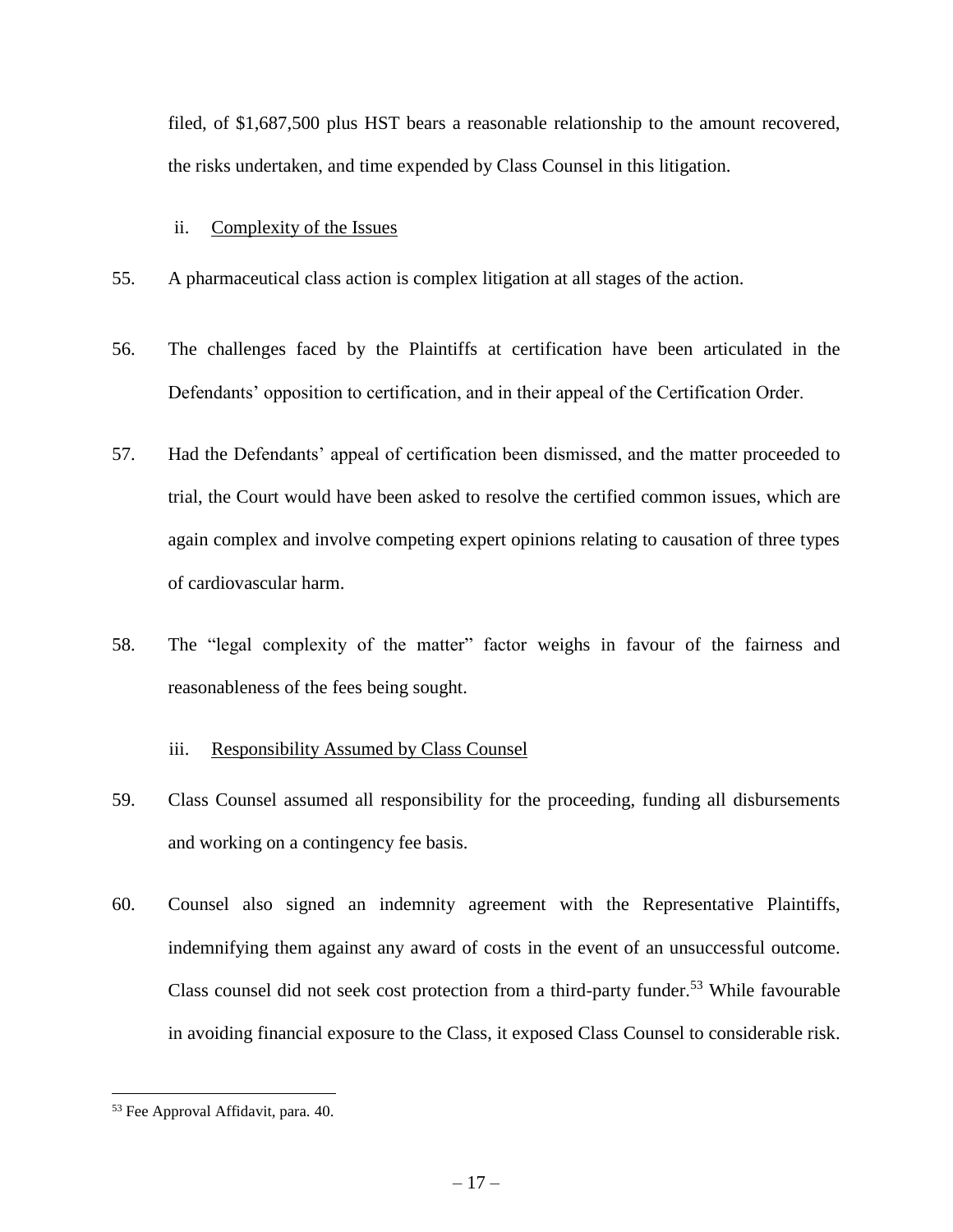Thus, not only did Class Counsel take on the risk of a fee contingent on success, but it also risked exposure to adverse costs.

61. This factor supports the fairness and reasonableness of the fees being sought.

#### iv. Monetary Value of the Matters at Issue

<span id="page-18-0"></span>62. The Settlement Payment of up to \$6,750,000 provides monetary value for the Class that would otherwise not have been achieved without Class Counsel's advancement of the action over nine years, and their assumption of the inherent and significant risks associated with litigation.

#### v. Skill, Competence, Counsel's Contribution, and Results Achieved

- <span id="page-18-1"></span>63. Class Counsel skillfully navigated this class proceeding, involving certain novel points of law and strong opposition from the Defendant (particularly, at certification, relating to conflicting expert opinions on causation and the state of the science concerning the causal link), through to a successful settlement, with a prospect that the Defendants' appeal of certification could succeed, or the common issues trial be resolved in the Defendants' favour.
- 64. In *Elwin,* Justice LeBlanc cited as a relevant part of the background to the eventual settlement the comments made in *Endean*, wherein the Supreme Court of British Columbia stated "it is necessary, in considering the reasonableness of the fee in relation to the results achieved, to consider the causal relationship between the efforts of class counsel and the benefits conferred on the class claimants by the resulting recovery." 54

<sup>54</sup> *Elwin, supra* at para. 61, citing *Endean, supra* at para. 41.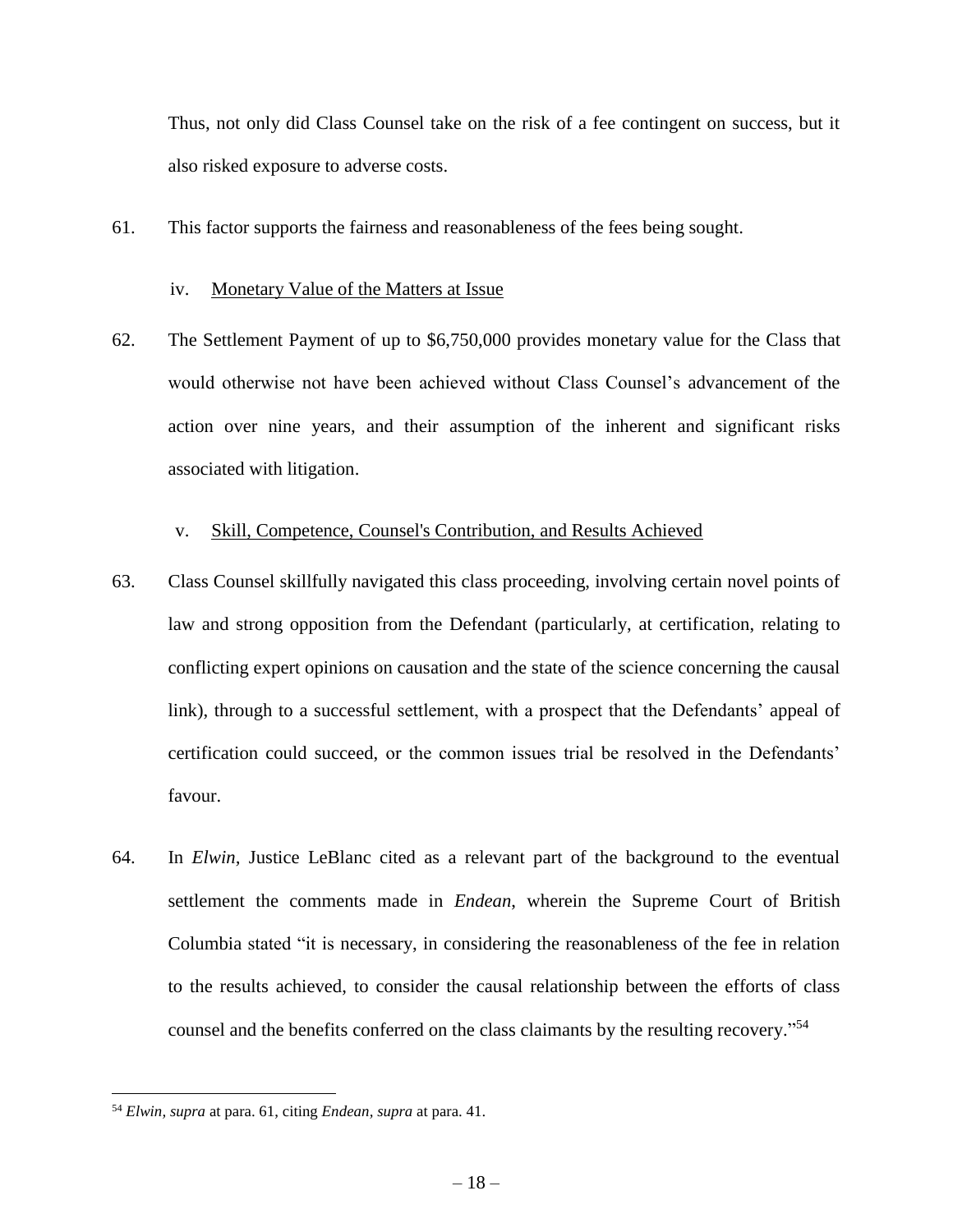- 65. Class Counsel was essential to achieving a result favourable to the Class. Without the efforts of Counsel, the Class would not have gained the benefits conferred by the Settlement.
- 66. Class Counsel is experienced and advanced the claims with diligence and at a substantial  $risk<sup>55</sup>$
- 67. Class Counsel incurred costly disbursements and carried a financial burden in moving this case forward.<sup>56</sup>
- 68. These factors weigh in favour of the fee being held as fair and reasonable.

#### vi. Importance to the Client, Client Expectations and Ability to Pay

- <span id="page-19-0"></span>69. The nature of this action is such that the expense and risk of bringing the claim for any individual plaintiff would considerably outweigh any potential award. The Class had no other access to justice through the Courts, were it not for Class Counsel's willingness – or the willingness of other counsel – to fund the litigation and expend significant hours with no assurance of being paid.
- 70. The fee is 25% of the value of the settlement  $-$  a "reasonably standard fee agreement in class proceedings litigation." <sup>57</sup> As to the clients' expectations of the fee amount, the Representative Plaintiffs were clearly aware of the contents of the contingency fee agreement. 58
- 71. In sum, the factors reviewed above suggest that the fee is fair and reasonable.

<sup>55</sup> Fee Approval Affidavit*,* para. 43.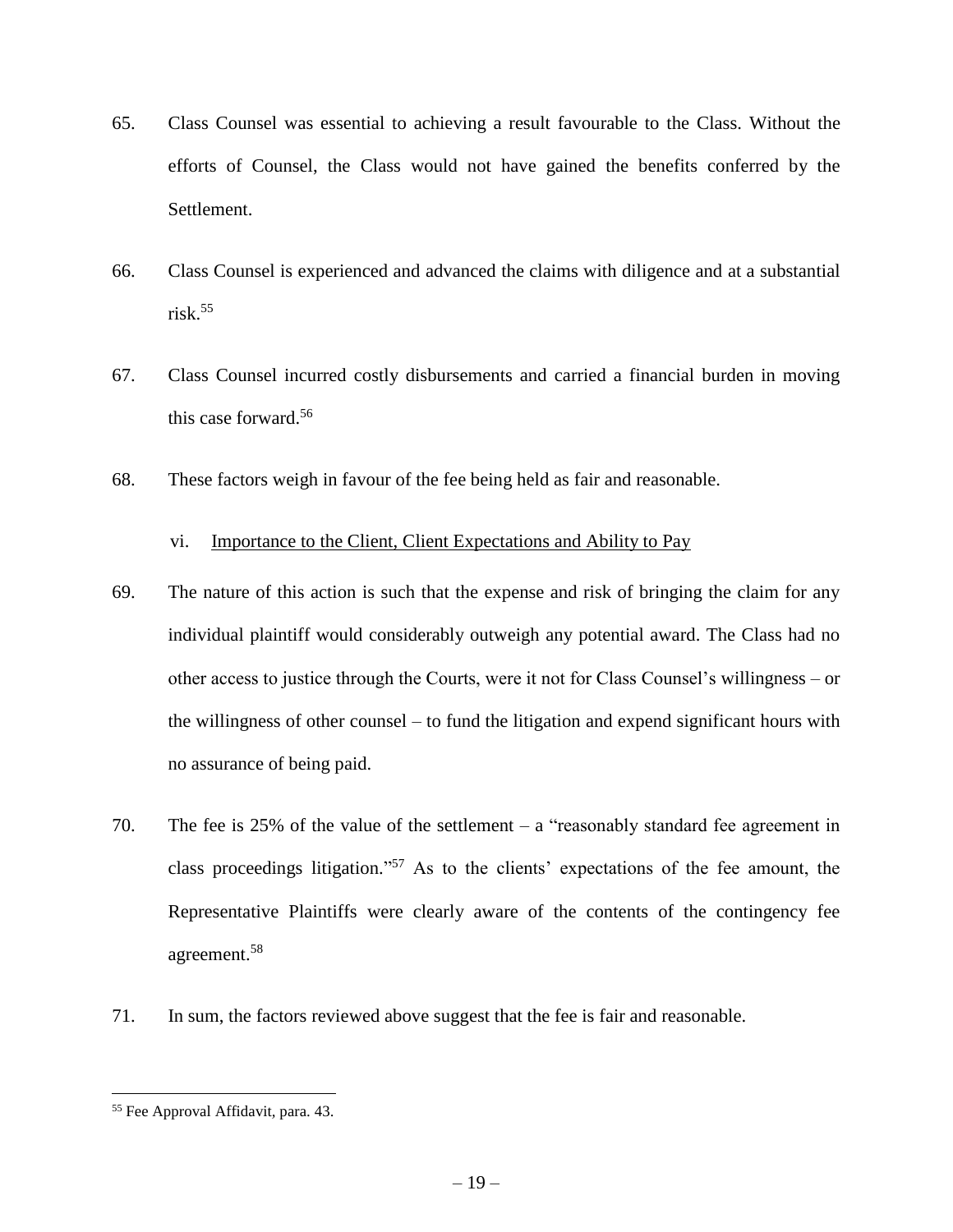D. Disbursements are Fair and Reasonable

- <span id="page-20-0"></span>72. Class Counsel have incurred \$102,778.44 in disbursements (including applicable tax) pursuing this action.<sup>59</sup>
- 73. Since the National Settlement Agreement was negotiated to also resolve the proposed Avandia Class actions listed in Exhibit "B" to the Settlement Agreement, Class Counsel is requesting that the Court approve disbursements incurred by Related Counsel.<sup>60</sup>
- 74. Related Counsel have incurred \$28,510.95 in disbursements (including applicable taxes) pursuing this litigation.<sup>61</sup>
- 75. The disbursements incurred are fair and reasonable sums that were necessary to further the litigation and achieve a national resolution for Class Members.
	- E. Honorarium
- <span id="page-20-1"></span>76. Representative plaintiffs are properly awarded honoraria when they have carried out their responsibilities in a diligent and responsible manner. Honoraria recognize the disproportionate burden borne by the representative plaintiffs and acknowledge that "the representative plaintiffs meaningfully contributed to the class members' pursuit of access to justice."<sup>62</sup>

<sup>56</sup> Fee Approval Affidavit, para. 43.

<sup>57</sup> *Helm, supra* at para 25.

<sup>58</sup> *Elwin, supra* at para. 62; Fee Approval Affidavit, paras. 18-19.

<sup>59</sup> Fee Approval Affidavit, para. 30.

<sup>60</sup> Fee Approval Affidavit, para. 32.

<sup>61</sup> Fee Approval Affidavit, paras. 33-35.

<sup>62</sup> *Farkas v. Sunnybrook & Women's College Health Sciences Centre* (2009), 82 C.P.C. (6th) 222, 2009 CarswellOnt 4962 (Sup. Ct.) at paras. 69-70 (Plaintiffs' Authorities, Tab 7); *Johnston v. Sheila Morrison Schools*, 2013 ONSC 1528 at para. 43 (Plaintiffs' Authorities, Tab 10).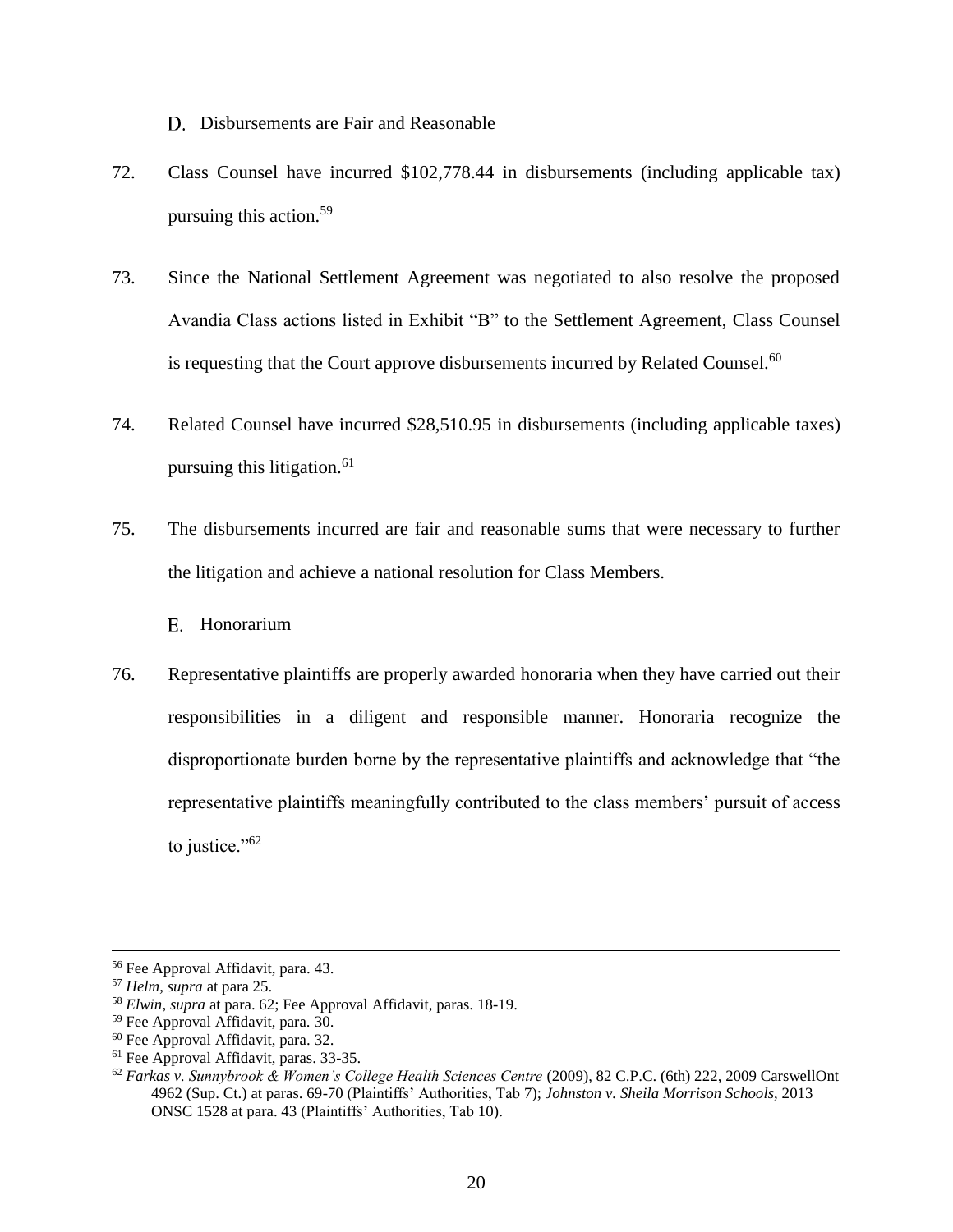- 77. While some courts have indicated that honoraria are for cases where the representative plaintiff "has made an exceptional contribution that has resulted in success for the class," this view is not shared by all. Other courts have commented that honoraria encourage representative plaintiffs to be involved in litigation in a meaningful way. It is observed that reported decisions awarding honoraria frequently hold that honoraria of \$2,500-  $$10,000$  are fair and reasonable in the context of lengthy class actions.<sup>63</sup>
- 78. Factors that might be appropriate for consideration in determining whether to allow an honorarium include:
	- (a) active involvement in the initiation of the litigation and retainer of counsel;
	- (b) exposure to a real risk of costs;

- (c) significant personal hardship or inconvenience in connection with the prosecution of the litigation;
- (d) time spent and activities undertaken in advancing the litigation;
- (e) communication and interaction with other class members; and
- (f) participation at various stages of the litigation, including discovery, settlement negotiations and trial.<sup>64</sup>

<sup>63</sup> See for example: *Rosen v. BMO Nesbitt Burns Inc*., 2016 ONSC 4752 at paras. 25-27 (Plaintiffs' Authorities, Tab 19); *Barwin v. IKO*, 2017 ONSC 3520 at para. 61 (Plaintiffs' Authorities, Tab 2); *Lang v. Bayer Inc*., (26 May 2016), London 60411 (Ont. Sup. Ct.) at page 3 (Plaintiffs' Authorities, Tab 11); *Marchand v. Ford Motor Company*, 2018 ONSC 685 at paras. 50-51 (Plaintiffs' Authorities, Tab 13).

<sup>64</sup> *Robinson v. Rochester Financial Ltd*., 2012 ONSC 911 at para. 43 (Plaintiffs' Authorities, Tab 18).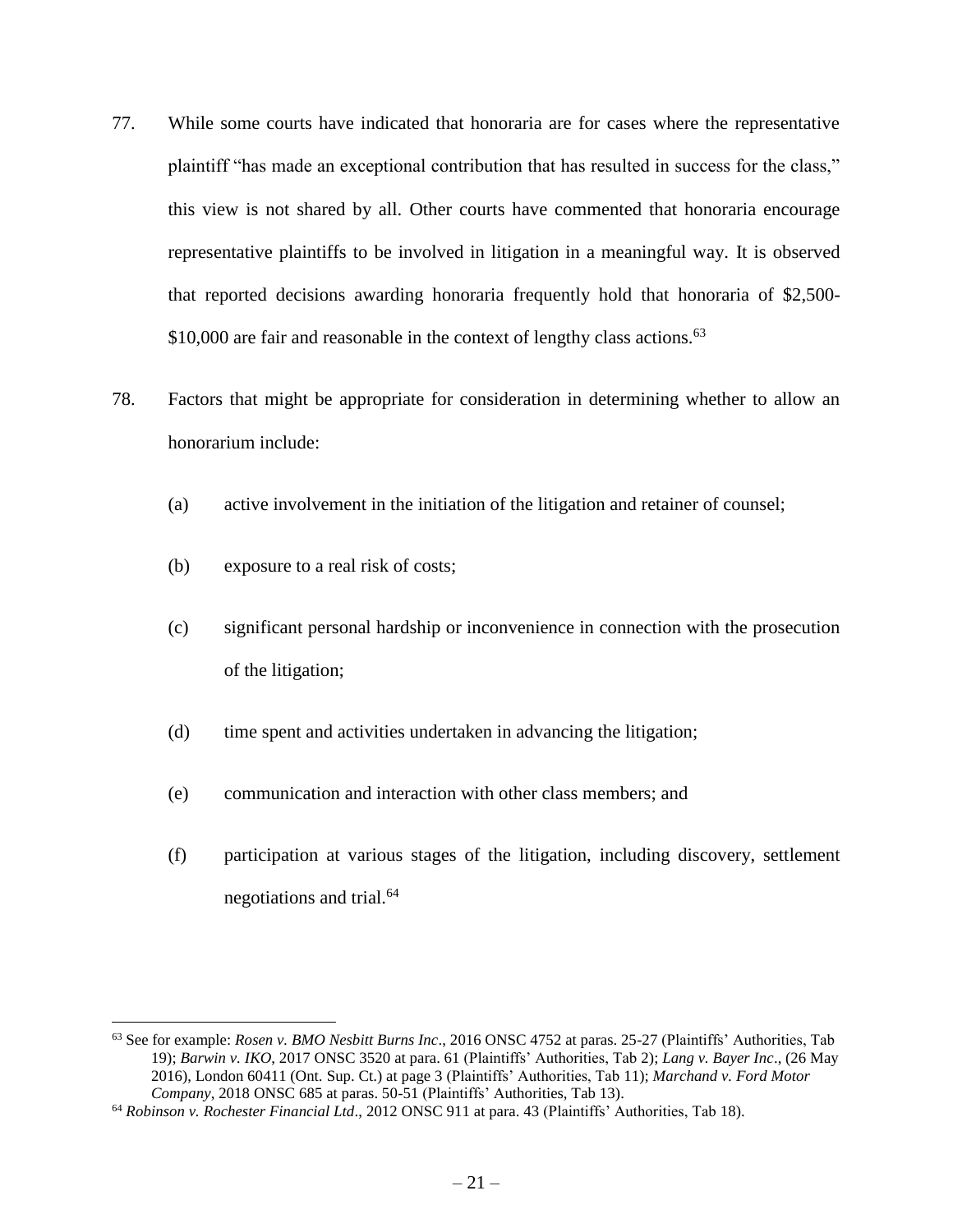- 79. Class Counsel proposes that an honorarium of \$25,000.00 be paid to the plaintiffs in the Canadian Avandia proceedings, to be divided in accordance with a tiered distribution scheme that reflects the relative time expended by and the involvement of each plaintiff, including affidavits filed, participation in motions, and instructions sought and received, among other things. This distribution approach was implemented in the recently settled Volkswagen class proceedings.<sup>65</sup>
- 80. There are 25 plaintiffs (Mr. Sweetland, Ms. Fontaine plus the plaintiffs in the Avandia related proceedings listed in Exhibit "B" to the Settlement Agreement) each of whom was engaged throughout the litigation and therefore contributed to advancing the action to the point of a national settlement.
- 81. The proposed distribution scheme reflects the level of engagement among the group and the different degrees of time spent and personal information shared to advance this case through to its conclusion on behalf of the Class. The total amount to be awarded any individual is appropriate and well in line with other cases in which honoraria have been granted.
- 82. Class Counsel requests the direction of the Court as to whether the honorarium is to be paid from the Settlement Payment or Class Counsel Legal Fees.

<sup>65</sup> *Quenneville v. Volkswagen*, 2017 ONSC 2448 at para. 31 (Plaintiffs' Authorities, Tab 17).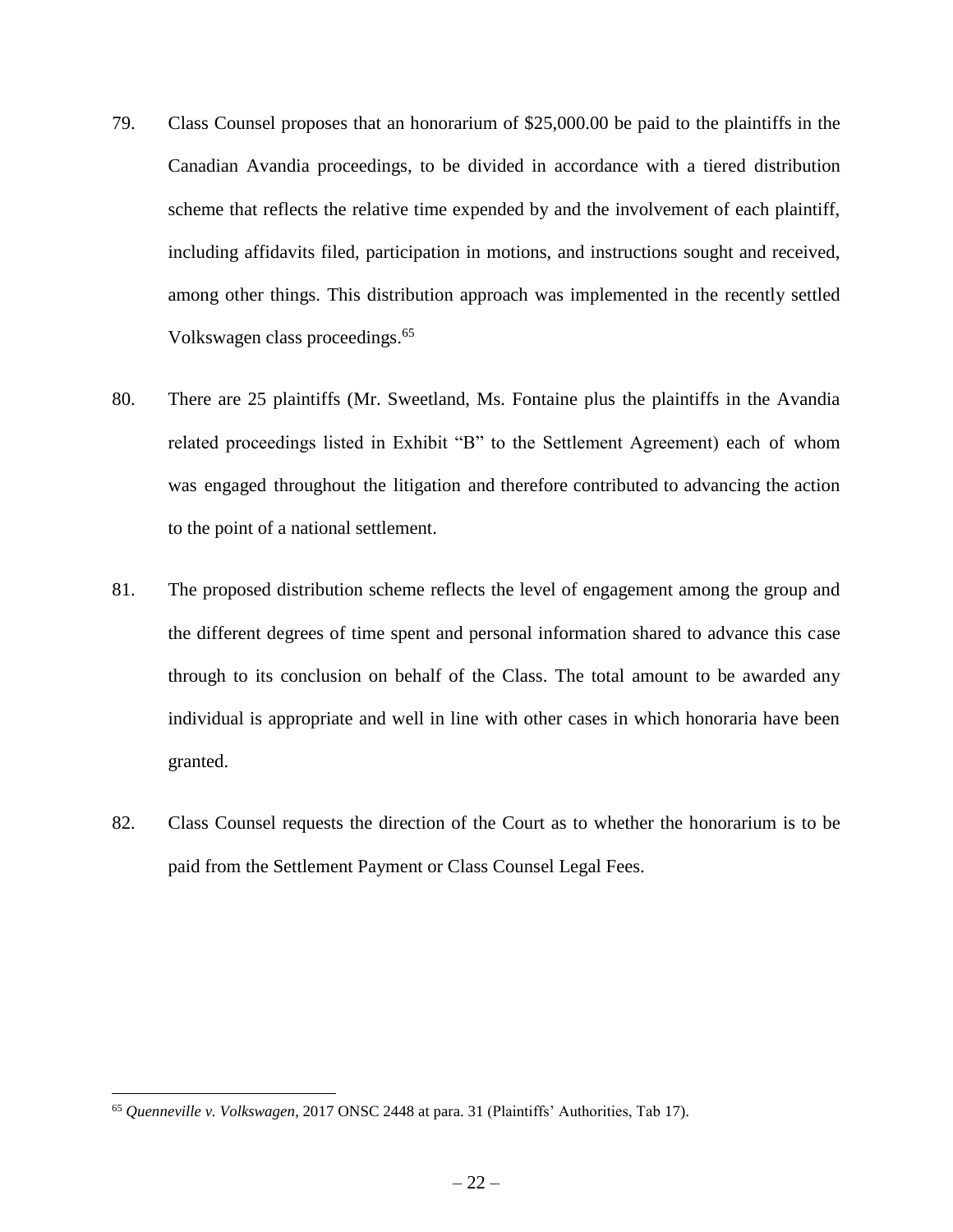# <span id="page-23-0"></span>**V. RELIEF REQUESTED**

83. This motion seeks an order approving the payment of Class Counsel Legal Fees from the Settlement Payment, in accordance with the CFA.

ALL OF WHICH IS RESPECTFULLY SUBMITTED, this 14<sup>th</sup> day of December, 2018.

l **RAYMOND F. WAGNER, Q.C. Wagners Counsel for the Plaintiffs** 1869 Upper Water Street Suite PH301, Historic Properties Halifax, NS B3J 1S9 Tel: 902-425-7330 Email: [raywagner@wagners.co](mailto:raywagner@wagners.co)

4833-9456-2946, v. 3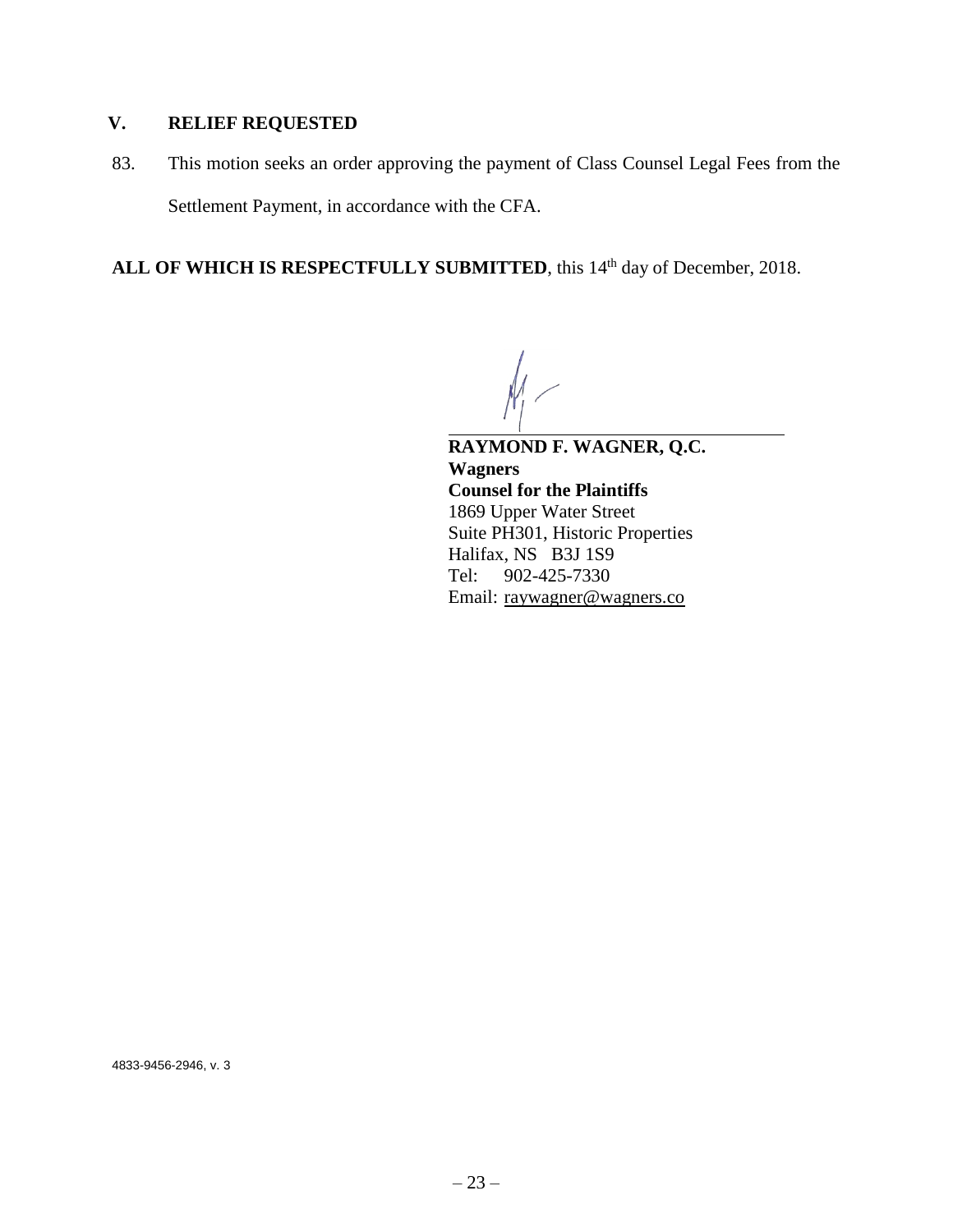### **INDEX OF AUTHORITIES**

#### **Jurisprudence**

- 1. *Baker Estate v. Sony BMG Music (Canada) Inc.*, 2011 ONSC 7105 (Ont. S.C.J.)
- 2. *Barwin v. IKO*, 2017 ONSC 3520
- 3. *Cannon v. Funds for Canada Foundation*, 2013 ONSC 7686
- 4. *Crown Bay Hotel Ltd. Partnership v. Zurich Indemnity Co. of Canada*, [1998] O.J. No. 1891
- 5. *Elwin v. Nova Scotia Home for Colored Children*, 2014 NSSC 375
- 6. *Endean v. Canadian Red Cross*, [2000] B.C.J. No. 1254
- 7. *Farkas v. Sunnybrook & Women's College Health Sciences Centre* (2009), 82 C.P.C. (6th) 222, 2009 CarswellOnt 4962 (Sup. Ct.)
- 8. *Gagne v. Silcorp Ltd*. (1998), 167 D.L.R. (4th) 325 (Ont. C.A.)
- 9. *Helm v. Toronto Hydro-Electric System Ltd*., 2012 ONSC 2602
- 10. *Johnston v. Sheila Morrison Schools*, 2013 ONSC 1528
- 11. *Lang v. Bayer Inc*., (26 May 2016), London 60411 (ON. Sup. Ct.)
- 12. *Manuge v. R*., 2013 FC 341
- 13. *Marchand v. Ford Motor Company*, 2018 ONSC 685
- 14. *Middlemiss v. Penn West Petroleum Ltd*., 2016 ONSC 3537
- 15. *O'Brien v. Bard Canada Inc*., 2016 ONSC 3076
- 16. *Parsons v. Canadian Red Cross*, [2000] O.J. No. 2374
- 17. *Quenneville v. Volkswagen*, 2017 ONSC 2448
- 18. *Robinson v. Rochester Financial Ltd.,* 2012 ONSC 911
- 19. *Rosen v. BMO Nesbitt Burns Inc*., 2016 ONSC 4752
- 20. *Shah v. LG Chem, Ltd*., 2018 ONSC 6101
- 21. *Sheridan Chevrolet v. Hitachi, Ltd*., 2017 ONSC 2803
- 22. *Smith Estate v. National Money Mart Co*., 2011 ONCA 233
- 23. *Sparvier v. Canada (Attorney General)*, 2006 SKQB 533(Sask. Q.B.), affirmed at 2007 SKCA 37 (Sask. C.A.)